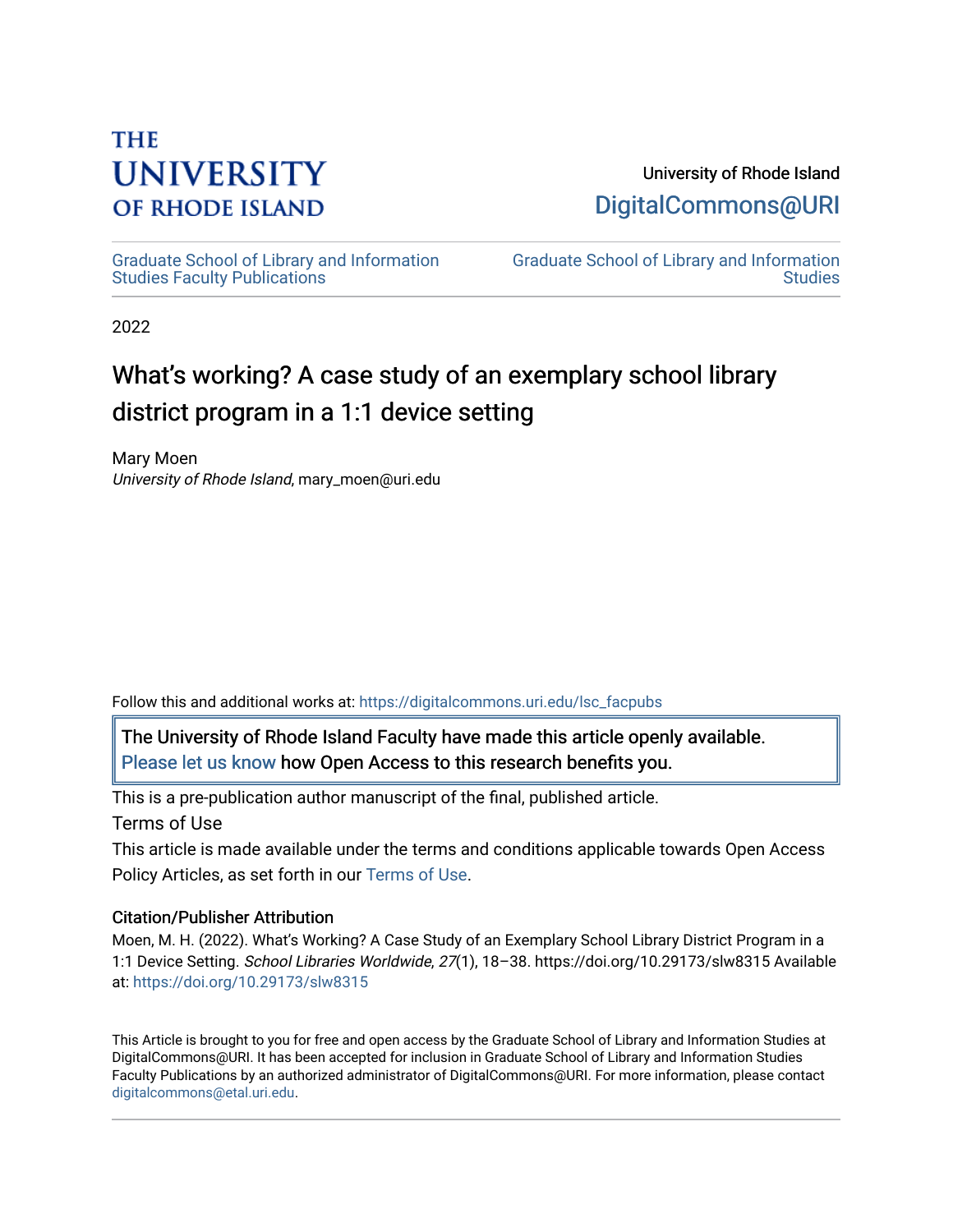#### **Title**

What's working? A case study of an exemplary school library district program in a 1:1 device setting

#### **Abstract**

The role of the school librarian (SL) is evolving to better meet the needs of a school in an increasingly digital learning environment. This case study research of an exemplary district-level library program in the United States, explores what is working by examining the valued competencies of SLs and contextual factors that enable strong library programs in 1:1 device settings. The findings suggest that SLs are expected to be change agents, relationship builders, curriculum developers, and creators of virtual library services. Critical contextual factors are district buy-in, rebranding, and an integrated approach to library services. The findings could inform curricular improvements for educator preparation programs and professional developers as well as increase SLs' understanding of how they can strengthen their own practice and raise administrators' awareness of the powerful ways they can support the school community.

Keywords: school librarians, school libraries, exemplary program, case study, 1:1 device program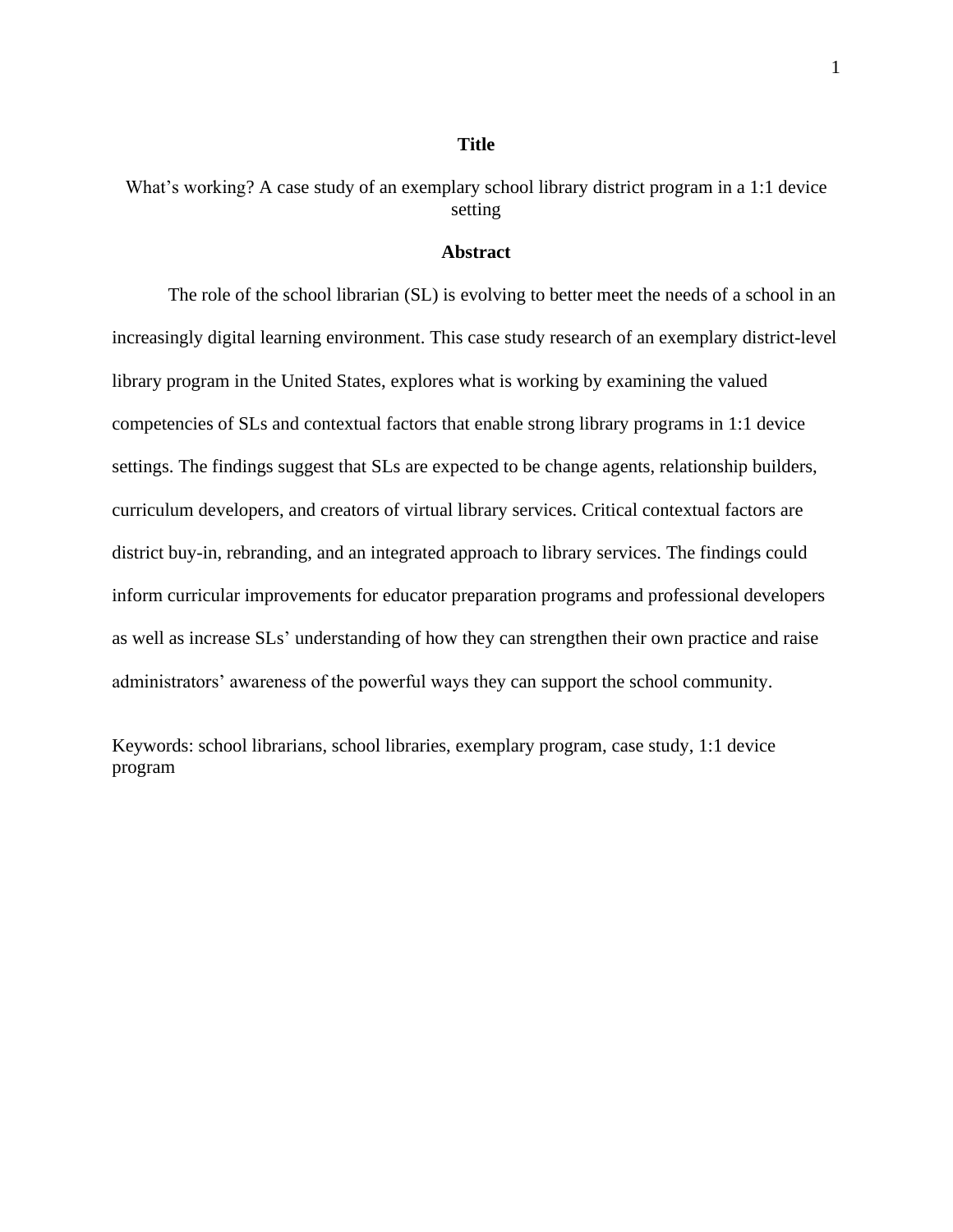#### **Introduction**

The role of the school librarian (SL) is complex. They are expected to develop a leadership identity in the school (Dotson & Jones, 2011; Johnston, 2015; Kimmel, Howard, & Ruzzi, 2016), advocate their skills and value to faculty and administration (Burns, 2015), design curriculum, provide in-service training (Gavigan & Lance, 2015), and co-teach (Gavigan & Lance, 2015; Moreillon, 2013). They must also fulfill their traditional roles as reading motivators (Gavigan & Lance, 2015; Merga, 2020b), literacy educators (Merga, 2020b; Moreillon, 2021), and teachers (Gavigan & Lance, 2015).

The role of the SL is also evolving. SLs are being asked to broaden their areas of expertise by supporting a wider range of literacies. To support Science, Technology, Engineering and Math (STEM) literacies, they are incorporating computational thinking, coding (Taylor, Moore, Visser, & Drouillard, 2018), makerspaces (Moorefield-Lang, 2015), and science projects into the library program (Dow, 2014; Subramaniam et al., 2015). SLs also have a role to play in supporting social emotional learning (Himmelstein, 2019; Merga, 2020a) as well as mental health literacy (Adkins, Brendler, Maras, & Townsend, 2019). As the model for effective kindergarten through grade 12 (K12) education is being reevaluated using lessons learned from the COVID-19 pandemic, there are likely more places where the SL's role can evolve.

The integration of technology into education has also increased the complexity of the role and prompted changes in library services. The Consortium for School Networks (CoSN, 2019) projected that by 2021 95% of all districts in the United States will provide at least one device for student learning. School districts are defined as geographical units such as towns or counties that are charged with administrating the public schools that are situated within that area.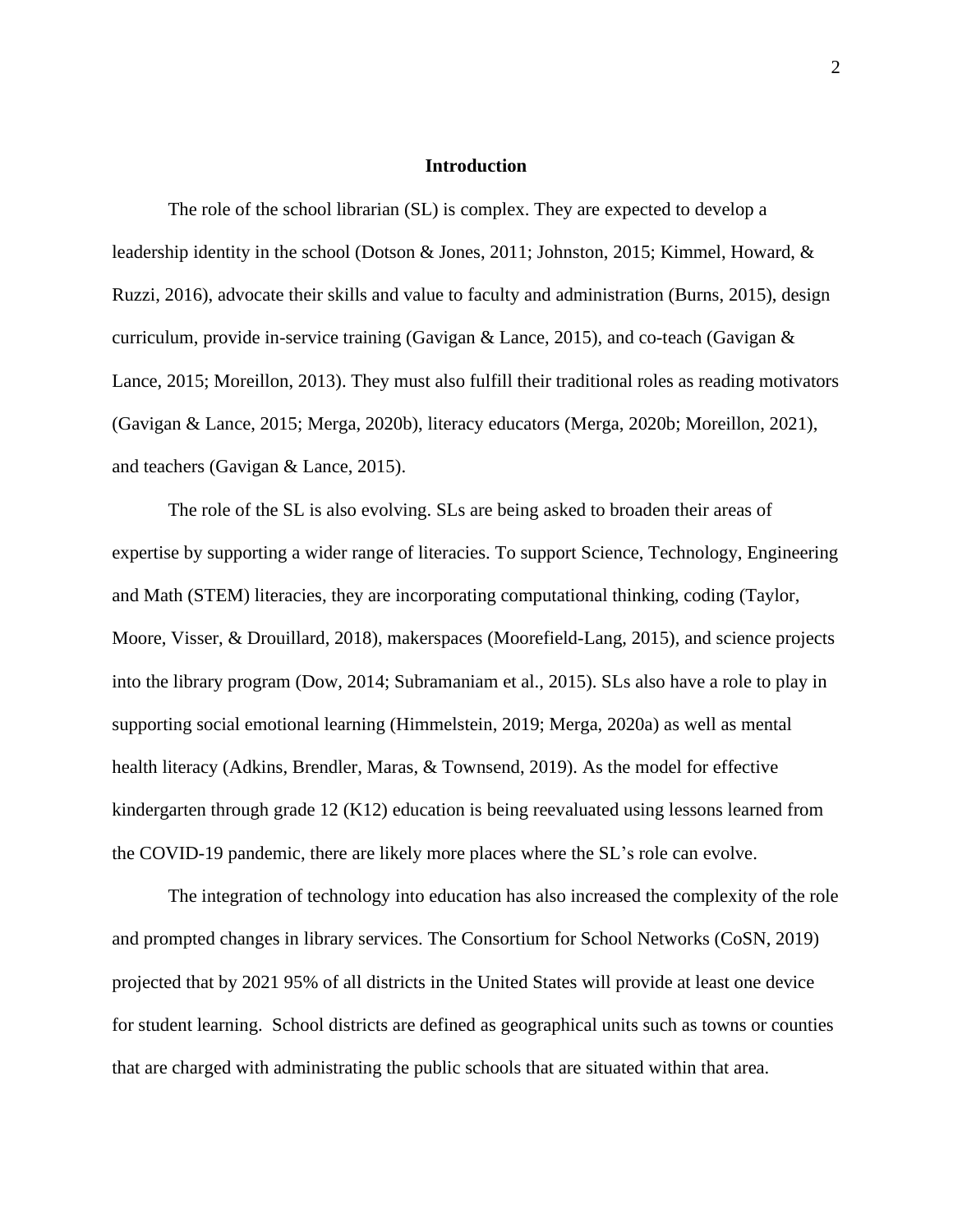Increased access to technology offers opportunities for remote learning, the need for flexible learning spaces, access to robust digital resources, and shifts in instructional strategies. As a result, it is commonly accepted that the demand for technology expertise will continue to influence the role of the SL (Calvert, 2016; DeGroot & Branch-Mueller, 2011; Dotson & Jones, 2011; Johnston, 2012, 2015; NBTPS, 2012; Wine, 2016).

This phenomenon creates a challenge for school library educator preparation programs who must keep their curriculum relevant. It is important to understand what is currently vital because districts are reporting that it is difficult to find people with the qualifications they seek who are certified SLs (Kachel & Lance, 2018).

As a new faculty member and coordinator of a master's in library and information studies school library degree program in the United States, I wanted to update the curriculum based on current trends and needs. This study was designed to explore the perceived knowledge, skills and dispositions of strong SLs and the contextual factors enabling success in a 1:1 device program environment at an exemplary school district in the United States. 1:1 device programs are when districts issue every student a computer device to use for learning.

This study is significant because the findings could help educator preparation programs revise their curriculum to stay relevant. The findings could also help SLs increase their understanding of how they can strengthen their own practice and raise administrators' awareness of the powerful ways they can support the school community. Although the data for this study was collected prior to the COVID-19 pandemic, I argue that the valued knowledge and skills of a SL and contextual factors that support learning in a 1:1 device district are just as relevant in the aftermath. During the pandemic, districts were forced to implement 1:1 programs to ensure all students had access to learning. The lessons learned about educational technology integration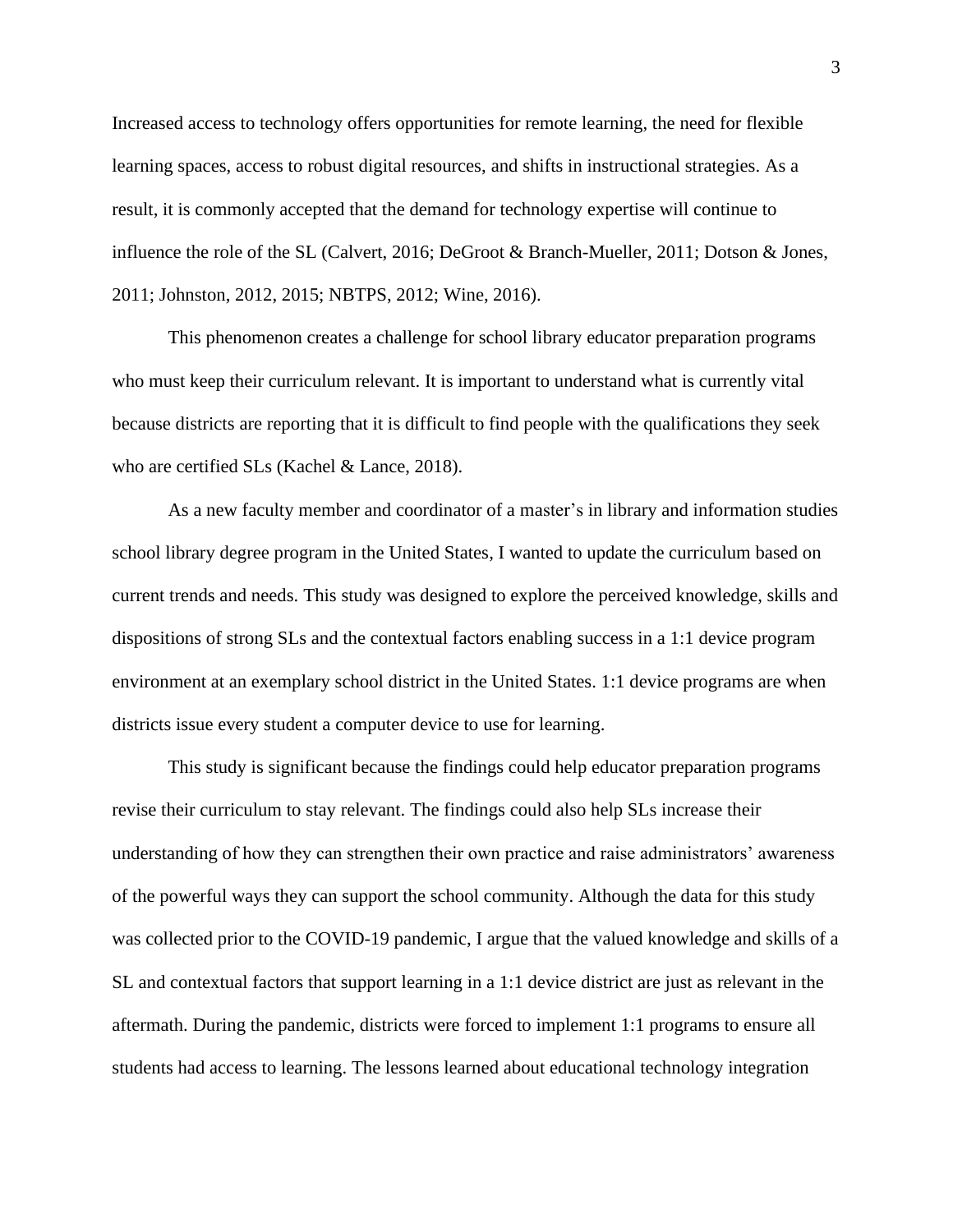during the pandemic are likely relevant in face-to-face and hybrid learning now that students are back in schools.

To gain a deeper understanding of the knowledge, skills, dispositions, and contextual factors evident in an exemplary district school library program, this research is guided by the following questions:

- 1) What knowledge, skills, and dispositions are valued today for SLs to better meet the needs of a 1:1 device program school district?
- 2) What contextual factors are district library programs prioritizing to better increase their impact on the school community and how are they doing it?

#### **Literature Review**

Past studies have yielded some important insights into the knowledge and skills of exemplary SLs. The findings indicate that they are excellent teachers who create studentcentered, engaging learning environments (Bush & Jones, 2010; Klinger, Lee, & Stephenson, 2009). They are instructional partners who collaborate with teachers (Bush & Jones, 2010; Jones & Long, 2016; Klinger, Lee, & Stephenson, 2009; Lewis, 2021; Marcoux & Loertscher, 2014) and maximize teaching and learning opportunities in the library (Klinger, Lee, & Stephenson, 2009; Lewis, 2021). According to Marcoux and Loertscher (2014), exemplary SLs also tend to have high technology skills.

Exemplary SLs are school leaders who take on broader educational roles in the school (Jones & Long, 2016; Klinger, Lee, & Stephenson, 2009), such as curriculum leaders (Lewis, 2021; Marcoux & Loertscher, 2014) and as technology integration leaders (Elbasri, 2018; Johnston, 2012). Expert SLs build library programs that are a "vital part of the curriculum and learning process" (Marcoux & Loertscher, 2014, p. 35) by providing cross-curricular support or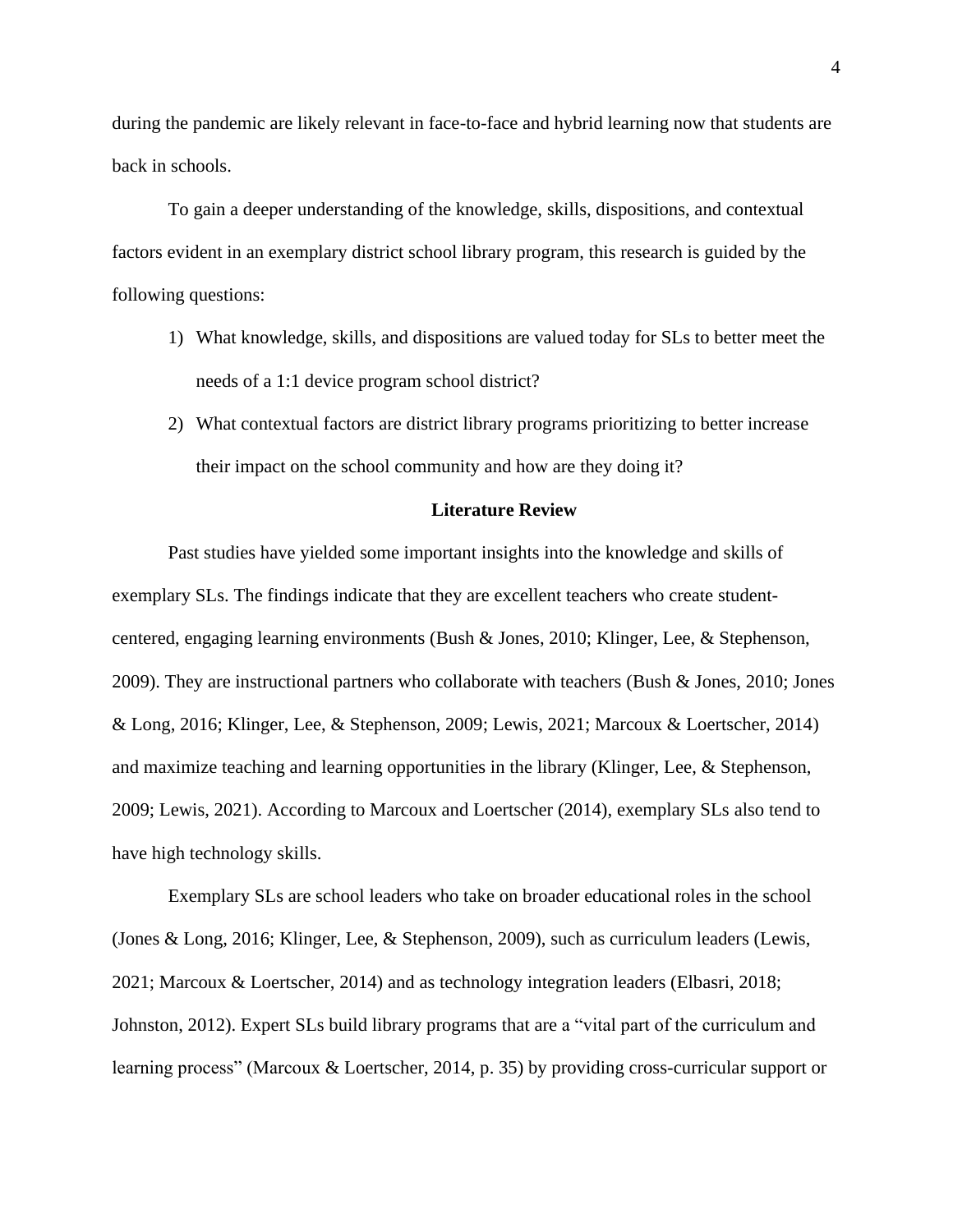integration of curriculum (Klinger, Lee, & Stephenson, 2009). Phillips and Lee (2019) noted that school librarians are identified as leaders who take responsibility for teaching digital citizenship in collaboration with classroom teachers. They should also be able to connect the library program to the principal's agenda (Shannon, 2002) and the district strategic plan (Lewis, 2021).

Several studies have explored the dispositions of expert SLs. Dispositions in this study are defined as the professional attitudes, values, and beliefs of educators (Bush & Jones, 2010). Researchers suggest that SLs are highly adaptable (Jones & Long, 2016; Klinger, Lee, & Stephenson, 2009), creative, critical thinkers (Bush & Jones, 2010), enthusiastic about what they do (Klinger, Lee, & Stephenson, 2009), and compassionate and caring (Jones & Long, 2016). They are change agents, risk takers, and invested in school reform (Shannon, 2002). Kimmel, Dickinson, & Doll (2012) identified dispositions of SL leadership which includes embracing diversity, willing to change, being proactive, and curious.

Shannon's (2002) literature review on the competencies of SLs, found that strong interpersonal and communications skills are foundational to all aspects school library work. Effective SLs are able to communicate the mission, vision, goals, accomplishments, and contributions of their school library programs. Furthermore, she proposes that strong communication skills are associated with obtaining financial support for the library.

Scholars have also suggested that exemplary SLs create warm and welcoming environments. Model SLs embrace the learning commons concept and create welcoming, safe spaces (Marcoux & Loertscher, 2014). They also have excellent people skills (Shannon, 2002) and are able to change "their manner of approach to suit the styles of the teachers with whom they worked and the current school context" (Klinger, Lee, & Stephenson, 2009, p. 124). Also, along these lines, Lewis (2021) observed that the ability for SLs to establish trusting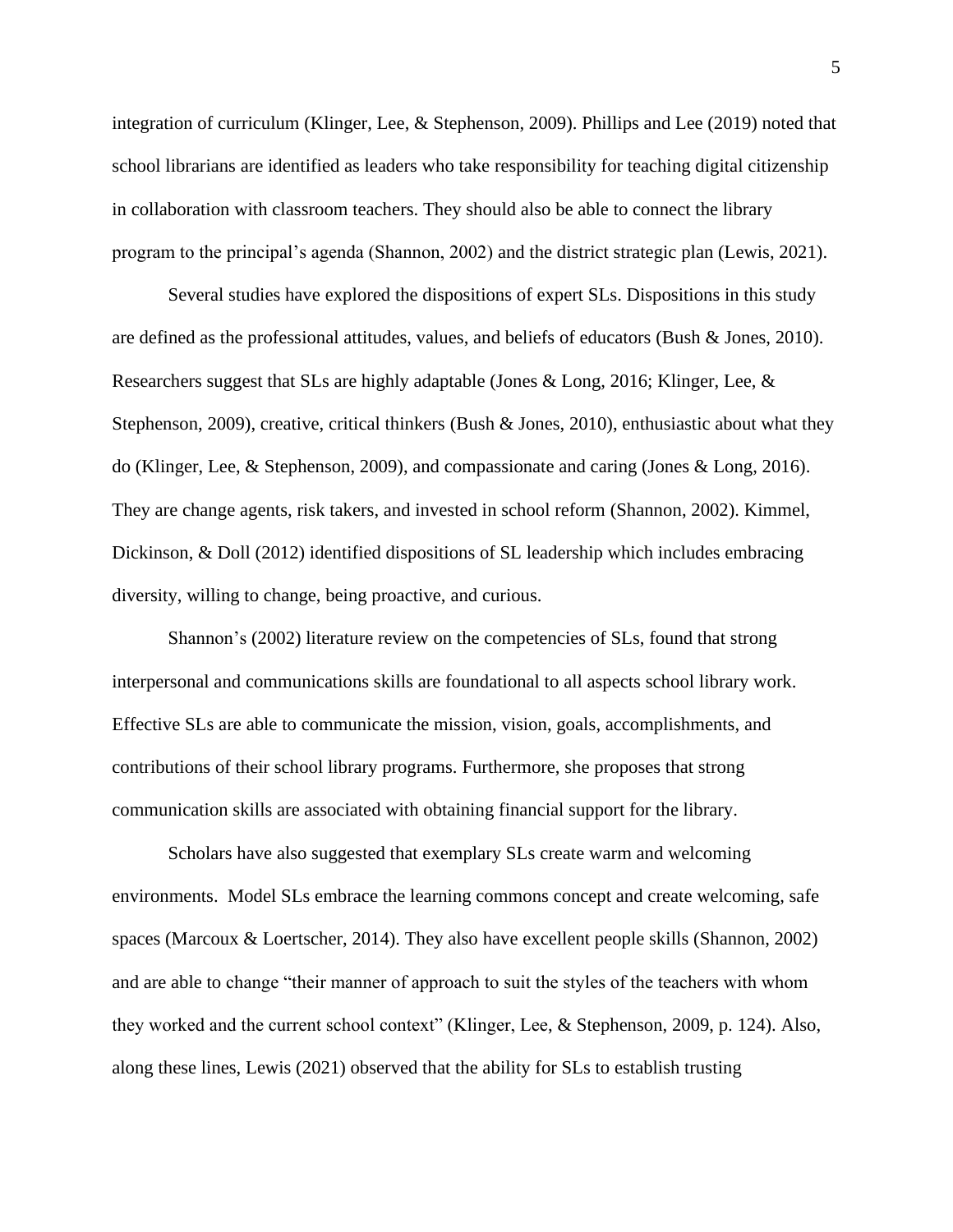relationships with administrators, principals, and teachers enable them to be seen and valued as instructional leaders.

Previous studies have pointed out that contextual factors play a role in the effectiveness of SLs. Klinger, Lee, and Stephenson (2009) suggest that "board level policies and supports, school funding and staffing, administrative supports, student demographics, principal and teacher knowledge [and] teacher librarian experience and skills" determine the success of the SL. Principals in particular, play a significant role in supporting SLs as leaders. For example, the principal's knowledge and perception of the roles of the SL (Lewis, 2021; Marcoux & Loertscher, 2014) and their support of professional learning (Lewis, 2021) are factors for SLs to be effective leaders. Johnston (2012) also identified that a supportive principal is the most important enabling factor for SLs to take on the role of a leader of technology integration.

This study will add to the existing research base about the knowledge, skills, and dispositions of exemplary school librarians and the contextual factors that support a school library program's success. However, it will also add knew knowledge by examining those factors in the context of aan award winning school library district in a 1:1 device setting.

#### **Method**

This research project is designed as a single case study of an exemplary district school library program. The single case design was selected because it follows Lin's (2009) rationale for "an extreme or unique case" (p. 47), meaning that it is worthwhile to document and analyze a single case that is more rare. In this study, the case selected represents both an extreme and a unique case. It is unique because only five districts have won the AASL National School Library of the Year awards since 2008 and a change in leadership provided a fresh vision, mission, and strategic plan. The case is extreme because it represents an exemplary case. The study was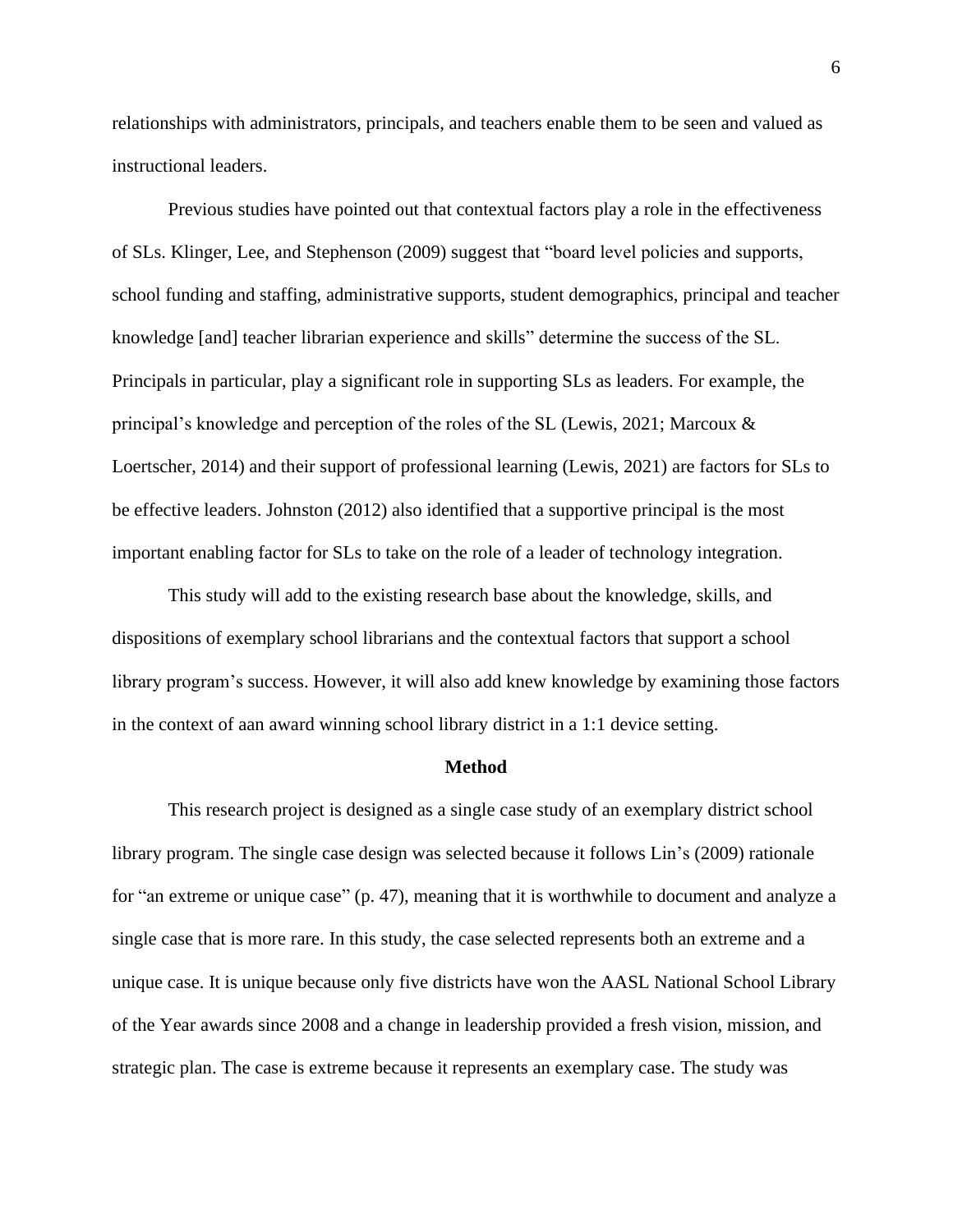conducted as a solo research project. I was provided funding by my university for travel and transcription services as part of my new hire package to support my research. The study was approved by my university Internal Review Board.

The case study protocol I developed established data collection procedures such as the names of the sites visited and contact person, a list of the roles of people to be interviewed, and the identification on-site visits (Yin, 2009). Data was collected from multiple sources of evidence: interviews, observations, and documents. The strength of interviews is that they focus directly on the case study topic and can be insightful. Direct observations show events in real time and provide context. Documents such as the district strategic plan, district website, photos, and the AASL award proposal corroborate and augment evidence from the interviews and site visits (Yin 2009).

#### **Setting**

The Bristol County Public School (BCPS) (pseudonym) district was chosen as an exemplary case because of winning the prestigious American Association of School Librarians National School Library of the Year Award (NSLYA). The award can be given to an individual school library or a district library program. The BCPS district is the  $3<sup>rd</sup>$  largest in the state with 175 schools, each staffed with a full-time equivalent school librarian. Approximately 115,000 students are enrolled. Minorities represent the majority and almost half the student population receives free or reduced lunch indicating a low-income level. See Table 2 for a demographic profile of the students.

Table 2. Demographic Characteristics of Student Enrollment

| Demographic Characteristic of Student | Percent of total |  |
|---------------------------------------|------------------|--|
|                                       | enrollment       |  |
| <b>Black or African American</b>      | 39.5             |  |
| White                                 | 35.9             |  |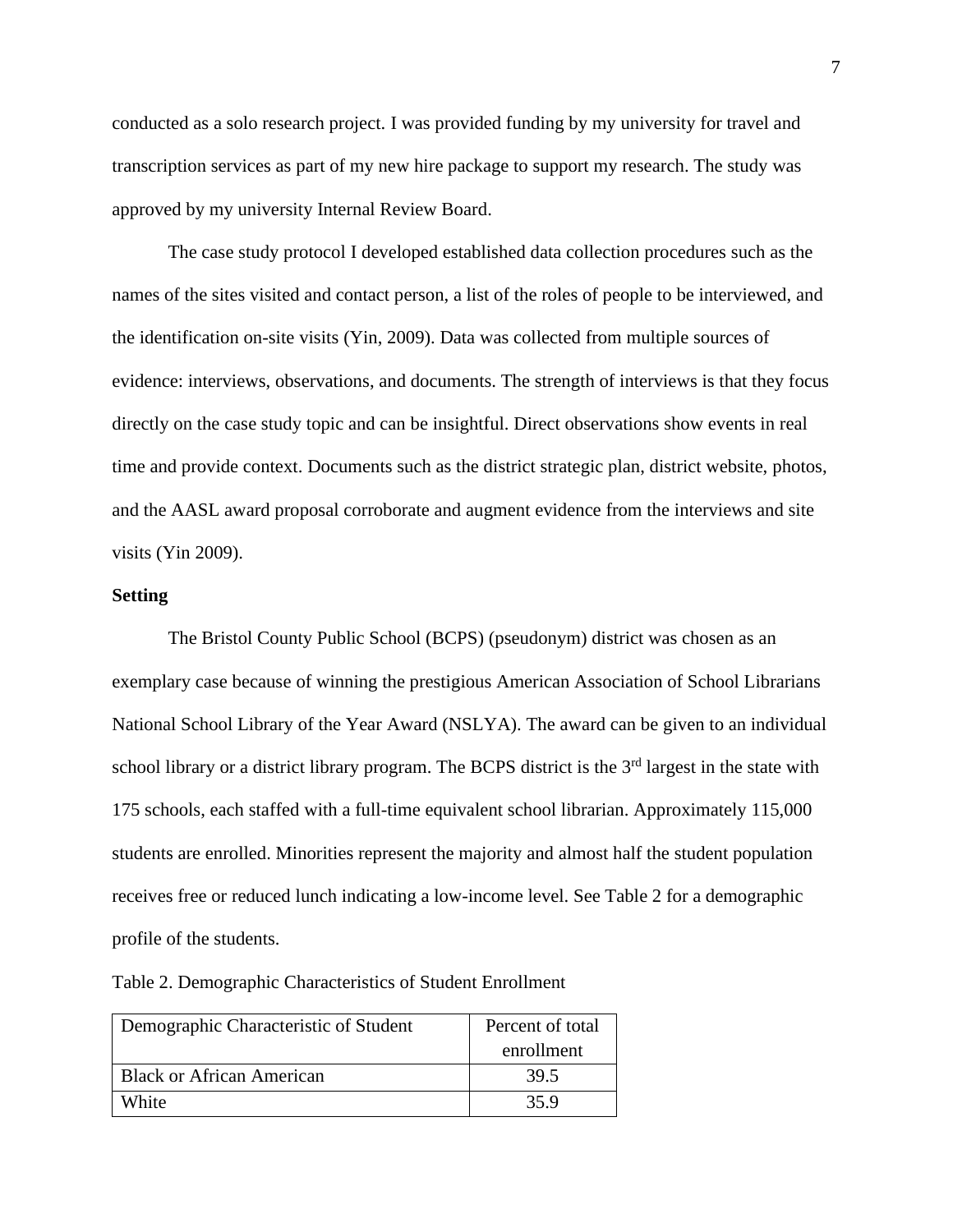| Hispanic                                  | 11.9      |
|-------------------------------------------|-----------|
| Asian                                     | 7.1       |
| Two or more races                         | 5.0       |
| American Indian/Alaskan Native            | $\cdot$ 4 |
| Native Hawaiian or other Pacific Islander | $\cdot$ 1 |
| <b>Receive Special Education Services</b> | 13        |
| Eligible for free or reduced-price meals  | 48.7      |
| <b>English Language Learners</b>          | 71        |

Due to a change in leadership, the district developed a new vision and strategic plan. A major goal of the plan was to bring teaching and learning into the 21st century by implementing a 1:1 device program; shifting from teacher centered to student centered learning; and providing resource rich, virtual and in person learning environments. These goals were compelling contextual elements that make this study distinctive.

The district has a library program leadership team of five staff members who supervise and support the 175 school librarians in the district. The library program staff consists of a Coordinator who is the leader of the team, two "Resource Teachers" that support the everyday needs of the 175 SLs in the district, a "Specialist" who has supervisory responsibilities such as performance evaluation and professional development, and a "Facilitator" who supports Destiny, video production, and other technology resources. All members of the team are certified SLs except for the Facilitator who is a certified classroom teacher. The Library Program staff is housed physically and conceptually within the district technology department. Their proximity facilitates collaborative efforts to implement the district's reform initiatives.

#### **Participants**

Upon approval by the BCPS school committee, I contacted the Coordinator of the Library Program to help recruit participants for the study. The purposive selection was based on my case study protocol to capture multiple perspectives of individuals with high knowledge of the school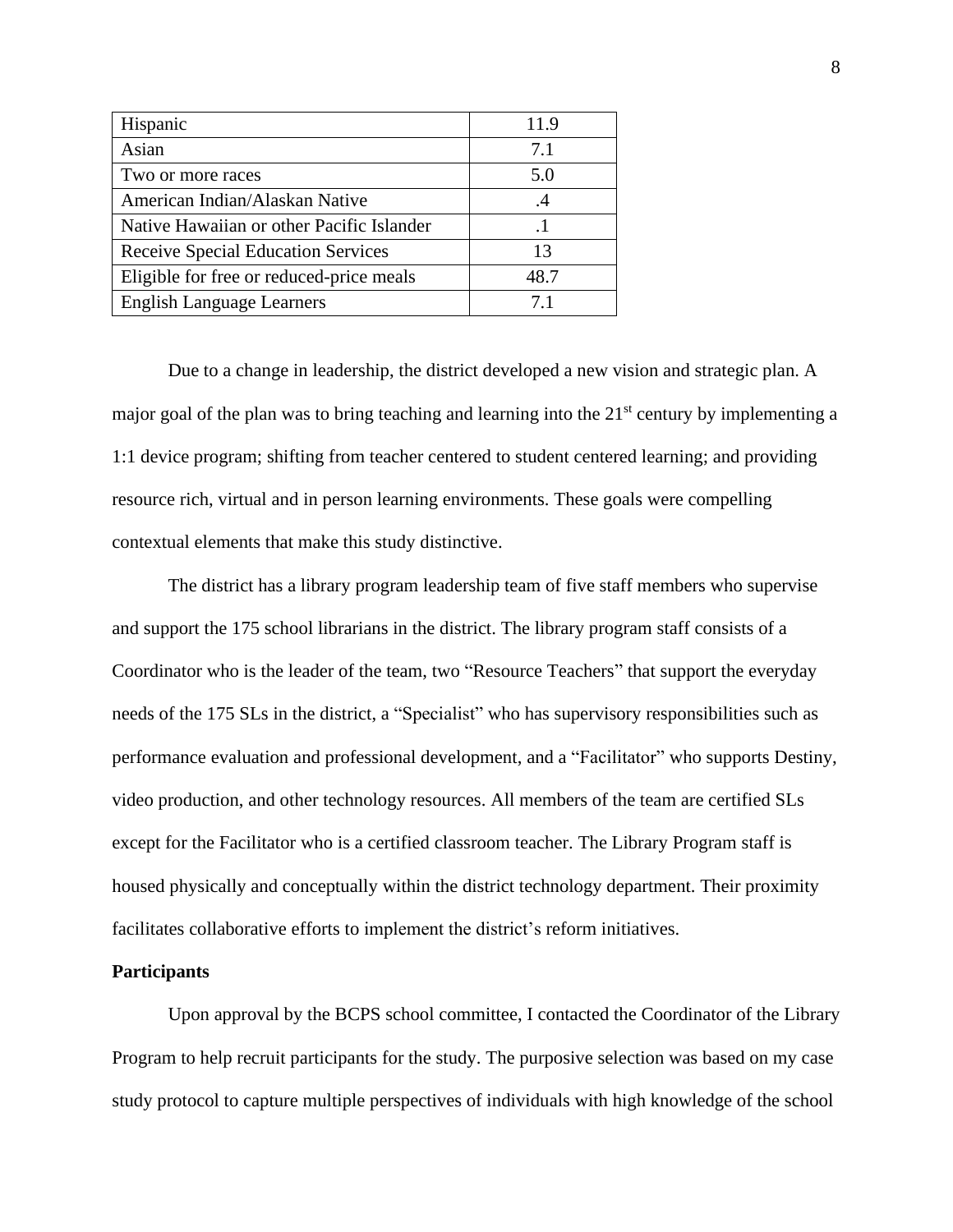library program. I wanted to interview SLs, district and building administrators, teachers, and the technology department. I chose to include two public librarians because of the substantial partnership they had with the district in resource sharing and reading support. Triangulating data from diverse viewpoints helps to ensure the quality and credibility of qualitative inquiry (Patton, 2002).

The coordinator sent out an invitation email I composed to people who fit the categories of the roles I wanted to interview and who had high knowledge of the library program. Since the participants were recruited to talk about their award-winning school library program, there could be social desirability bias in their responses. To mitigate this, I assured them the interviews were confidential and brought up questions in a conversational style that invited them to also talk about challenges as well as successes. I also took the stance of empathetic neutrality to help them feel like they could be honest with their responses (Patton, 2002).

Twenty-seven individuals participated: 18 females and nine males. The participants who worked in the district had between two and 26 years of experience. The Library Program Coordinator helped arrange the dates, times and locations of the interviews and site visits over a two-day period. All interviews were conducted in BCPS buildings except for the public librarian interview which was held at the main branch. Signed consent forms were obtained prior to the interviews.

Individual interviews were scheduled with two district administrators, two principals, and two high performing school librarians to get in-depth data on their perceptions and experiences. The position title of the interviewees rather than their name is used when reporting the findings from individual interviews.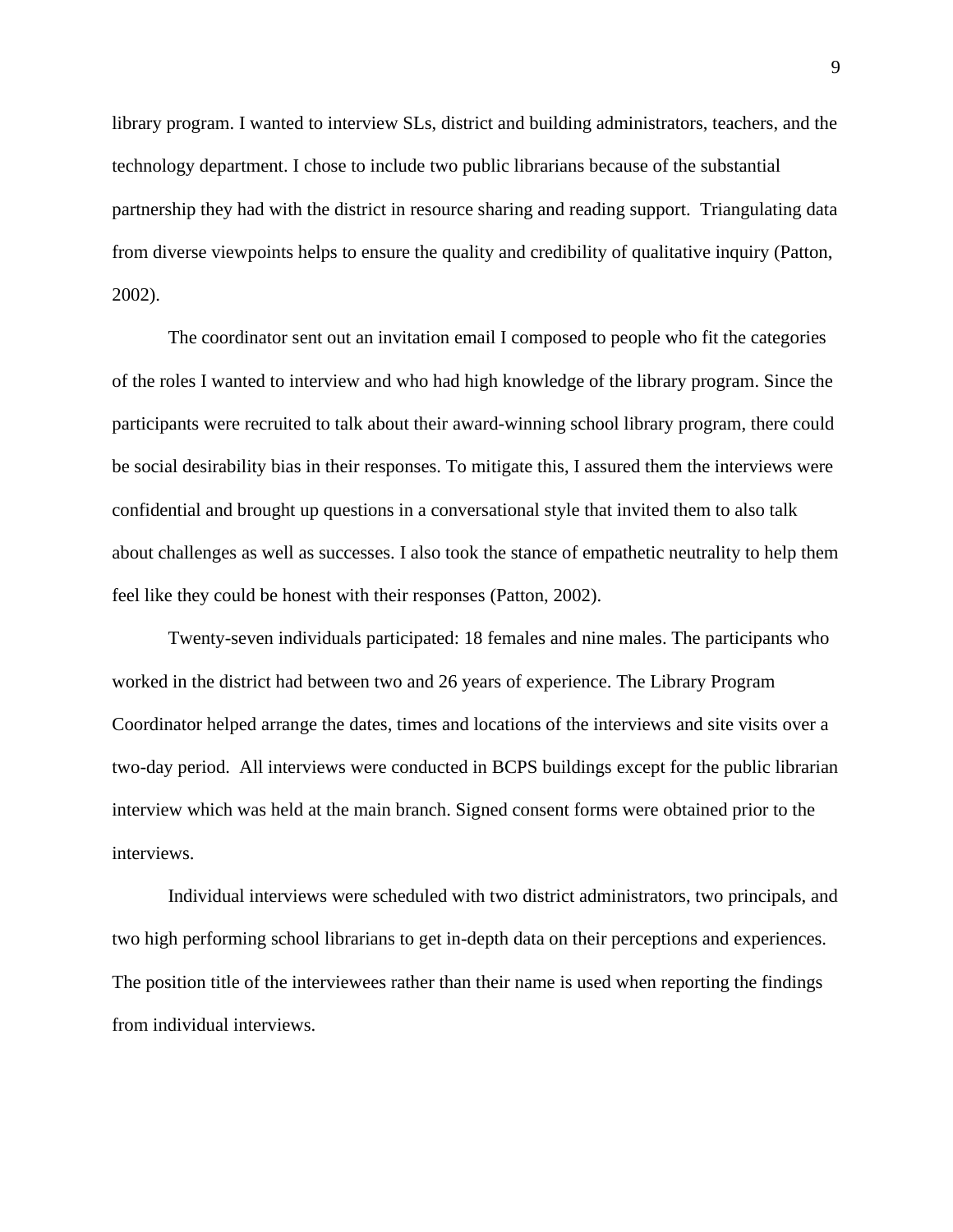Group interviews were conducted with the technology department, the Library Program staff, two high school teachers, nine K-12 SLs and two public librarians. Interviewing groups is an efficient way to gather data from a larger representation of participants within a short time constraint. Group interview responses were combined and reported out using the name of the group rather than the names or titles of individuals in the group. Table 2 provides contextual information about the participants.

|  |  | Table 2: Participant List |  |  |
|--|--|---------------------------|--|--|
|--|--|---------------------------|--|--|

| Abbreviations<br>used to report<br>findings | Position and description                                                                                                                                                                                                                                                       | $#$ of<br>participants | Female         | Male           |
|---------------------------------------------|--------------------------------------------------------------------------------------------------------------------------------------------------------------------------------------------------------------------------------------------------------------------------------|------------------------|----------------|----------------|
| <b>DIST</b><br><b>ADMIM</b>                 | District Administrator – works with teachers<br>and building level administrators to run<br>schools.                                                                                                                                                                           | 1                      | 1              | $\theta$       |
| <b>DIST CURR</b><br><b>LDR</b>              | District English Language Arts (ELA)<br>Curriculum Leader – oversees coordinating<br>the ELA curriculum, providing support, and<br>promoting collaboration                                                                                                                     | 1                      | 1              | $\theta$       |
| <b>TECH DEPT</b>                            | Innovating Learning and Technology<br>Department – supports the integration of<br>technology and digital library resources in<br>teaching and learning and collaborates with<br>the Library Program Staff to ensure every<br>student develops 21 <sup>st</sup> century skills. | 3                      | $\overline{0}$ | 3              |
| <b>LIB PROG</b><br><b>STAFF</b>             | Library Program Staff – provides leadership<br>for the SL program across the district and<br>ensures teachers and students have access to<br>high quality library programs                                                                                                     |                        | $\overline{4}$ | 1              |
| <b>HS PRIN</b>                              | High School Principal (Grades 9-12) -<br>oversees higher-level operations in a school                                                                                                                                                                                          |                        | $\mathbf{1}$   | $\mathbf{1}$   |
| <b>MS PRIN</b>                              | Middle School Principal (Grades 6-8) -<br>oversees higher-level operations in a school                                                                                                                                                                                         |                        | 1              | $\overline{0}$ |
| <b>HSLIB</b>                                | High School Librarian (Grades 9-12)                                                                                                                                                                                                                                            |                        | 1              | $\overline{0}$ |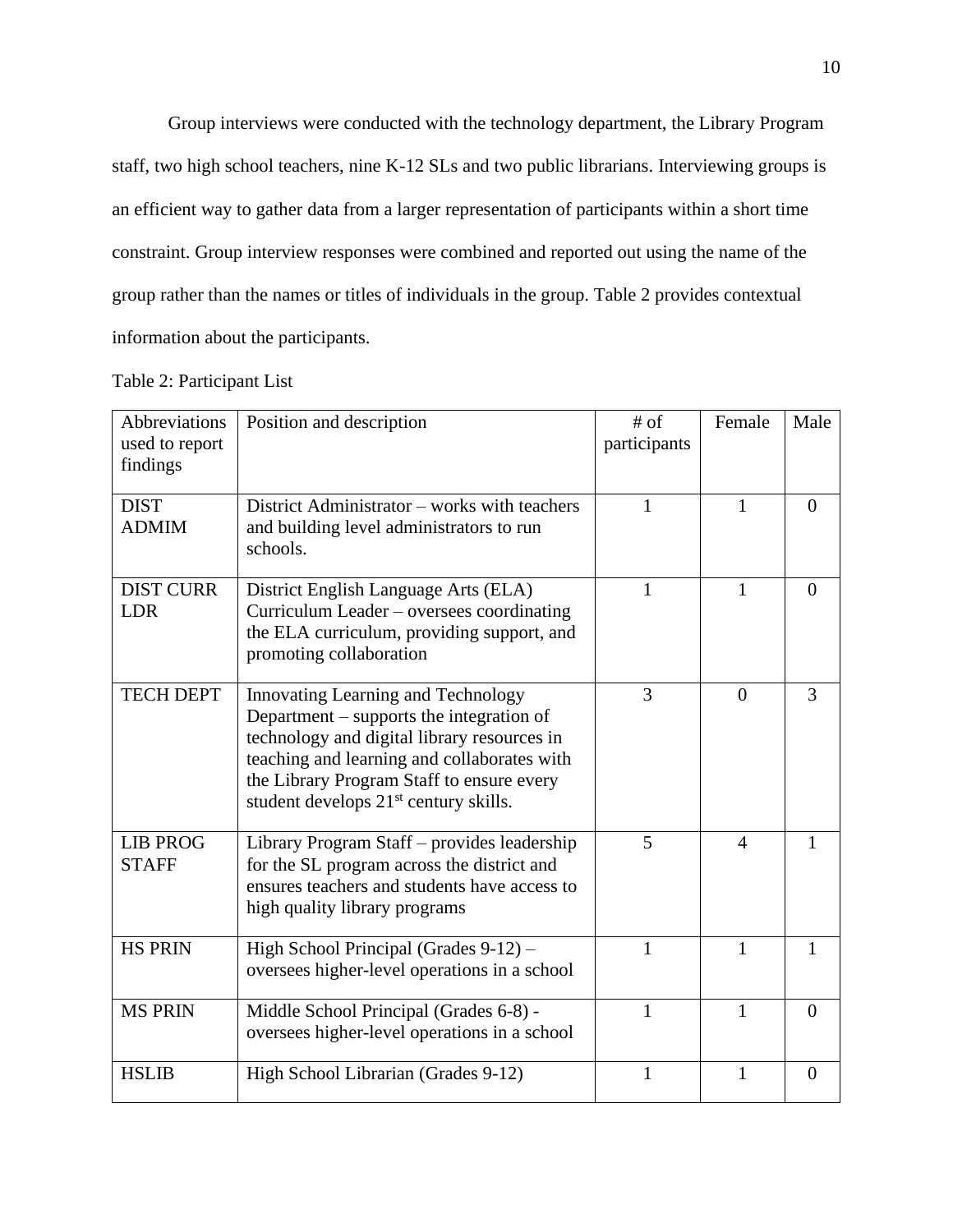| <b>MSLIB</b>    | Middle School Librarian (Grades 6-8)                                                                          |            |    |   |
|-----------------|---------------------------------------------------------------------------------------------------------------|------------|----|---|
| <b>SL GROUP</b> | School Librarian Group                                                                                        |            | 4  |   |
|                 | (Elementary = Kindergarten-grade 5, Middle)                                                                   | Elementary |    | 2 |
|                 | School = grades $6-8$ , High School = grades                                                                  | 3 Middle   |    |   |
|                 | $9-12)$                                                                                                       | 2 High     |    |   |
| HS Ts           | High School Teachers (Grades 9-12)                                                                            | っ          |    |   |
| PL              | Public Librarians – partners in substantial<br>initiatives such as resource sharing and<br>reading engagement |            |    |   |
| Totals          |                                                                                                               | 27         | 18 | Q |

### **Data Collection**

The data for this study came from semi-structured individual and group interviews, onsite observations, and relevant documents available on the web.

Interviews are one of the most important sources of case study information because they provide rich data (Yin, 2009). Eleven focused one-hour semi-structured interviews in total were conducted. Separate lists of interview questions were developed for the SLs, administrators, teachers, technology department and public librarians (See Appendix A). Interviews were also allowed to develop organically as the interview progressed. The interview questions were designed to ask similar questions across groups that aligned to the research questions such as: what do you perceive to be the knowledge, skills, and dispositions of exemplary SLs? Some lists had questions unique to that group. For example, the teachers were asked about specific collaborative projects they engaged in with the school library program. The interviews were audio recorded and transcribed verbatim for data analysis.

On-site observations were conducted at an elementary school library during a lesson where students were presenting research projects to their peers. Observations of a middle school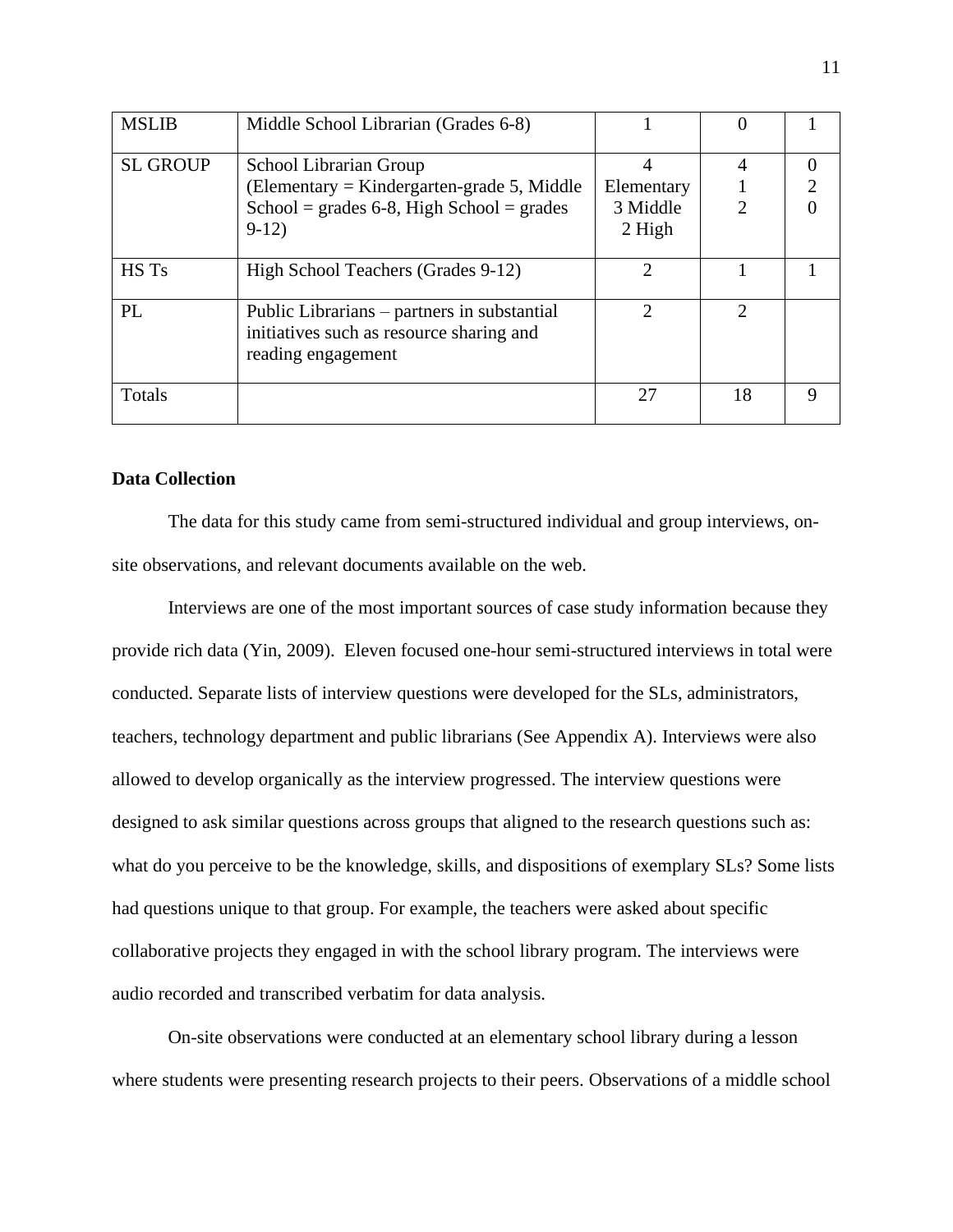and high school library were done in the form of facility tours and included a focused interview with the SLs at each site. Field notes and photos were taken at the on-site visits. In the SL GROUP interview, participants responded to questions orally but also engaged in activities where they wrote down responses to questions such as: What knowledge, skills, and dispositions are important for SLs? This activity allowed for responses from everyone in a time constrained situation.

#### **Data Analysis**

The transcripts were read multiple times and inductively analyzed to produce a framework for organizing and describing the data collected (Patton, 2002). During the first few readings, I used color coding and margin notes to identify common patterns. Subsequent analysis was done to develop categories. A spreadsheet was used to organize quotes selected from each transcript by category. The categories were then analyzed across the transcripts and common themes emerged for each research question. Documents, notes, and photos from on-site visits were examined to confirm and/or expand on the interview findings. See Tables 3 and 4 for the categories and themes that were developed during the analysis by research question.

| Themes                     | Categories                 |
|----------------------------|----------------------------|
| School Leader              | Change agent               |
|                            | Relationship builder       |
|                            | Instructional partner      |
| Teacher Librarian          | <b>Exceptional teacher</b> |
|                            | Jack of all trades         |
|                            | Creator of welcoming space |
| <b>Content Area Expert</b> | Multiliteracies            |
|                            | Technology                 |
|                            | Reading promotion          |

Table 3. Themes and Categories for RQ1

Table 4. Categories and Themes for RQ2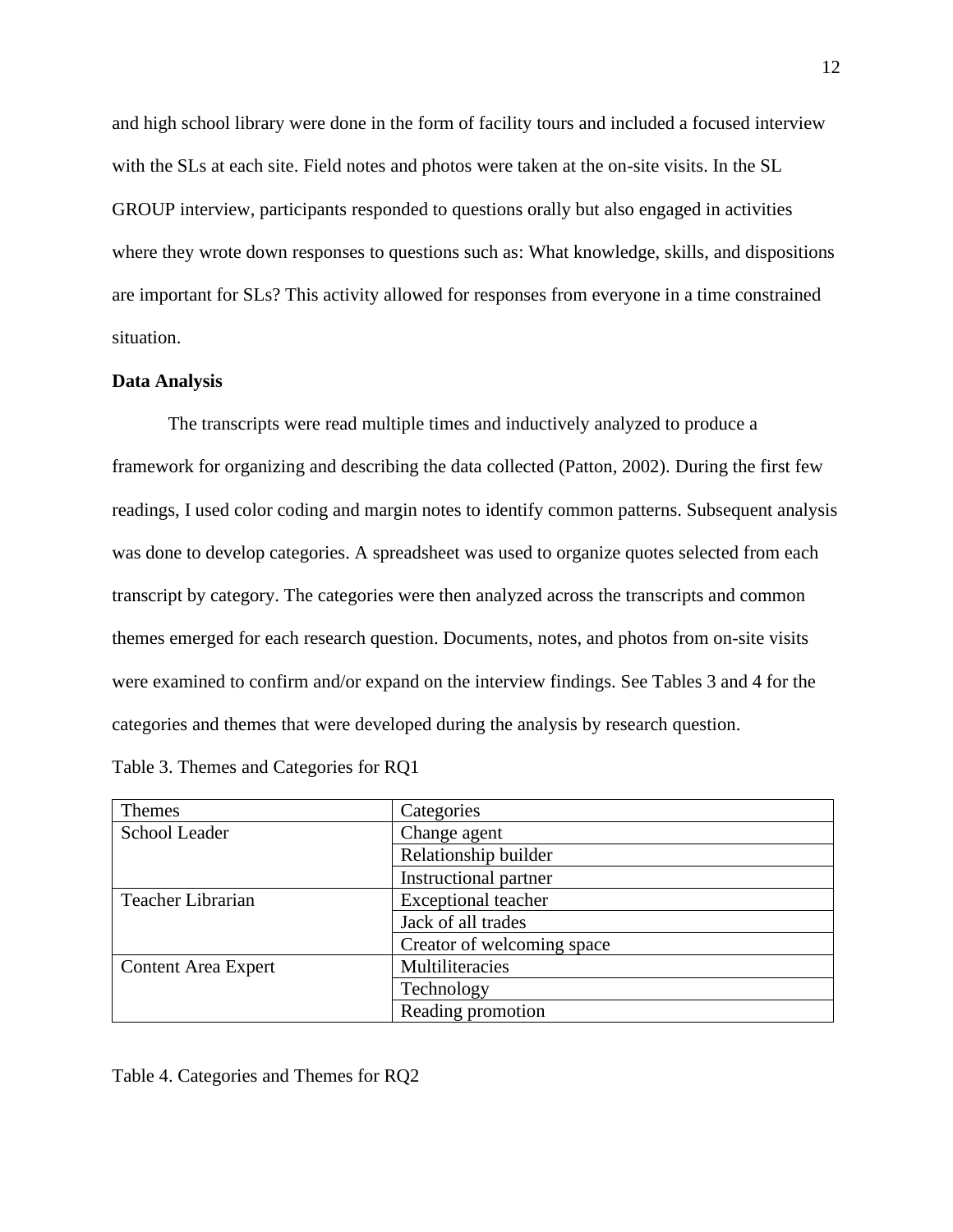| <b>Themes</b> | Categories                            |
|---------------|---------------------------------------|
| Culture       | Leadership buy-in                     |
|               | Rebranding                            |
|               | <b>Continuous Learning</b>            |
| Curriculum    | <b>Embedded Resources</b>             |
|               | <b>Integrated Library Instruction</b> |
|               | Virtual learning                      |

#### **Trustworthiness**

I acknowledge that as a former SL and current educator of preservice SLs, my predispositions and biases may affect data analysis and findings (Patton, 2002). To establish credibility of the findings, I triangulated the data with multiple sources, interviewed people from diverse positions who interacted with the school library program, and reviewed the findings with a peer. Although these activities strengthen the quality of the study, one limitation is that member checking was not conducted due to the disruption caused by the pandemic. I addressed transferability by using thick, rich descriptions of the case.

#### **Findings**

Each of the themes will be discussed within the context of their associated research question as outlined in Tables 3 and 4.

# **Research Question 1: What Knowledge, Skills and Dispositions are Valued Today for SLs to Better Meet the Needs of a 1:1 Device Program School District?**

The findings for RQ1 are reported under the three broad themes, a) School Leaders, b) Teacher Librarian, and c) Content Area Expert. (See Table 3.)

#### **School Leader**

**Change agent.** An overarching theme expressed by the administrators was that SLs need to be change agents, people who believed in the school initiatives and had the dispositions and skills to be help make change happen. The HS PRIN described it as, "champions of change." The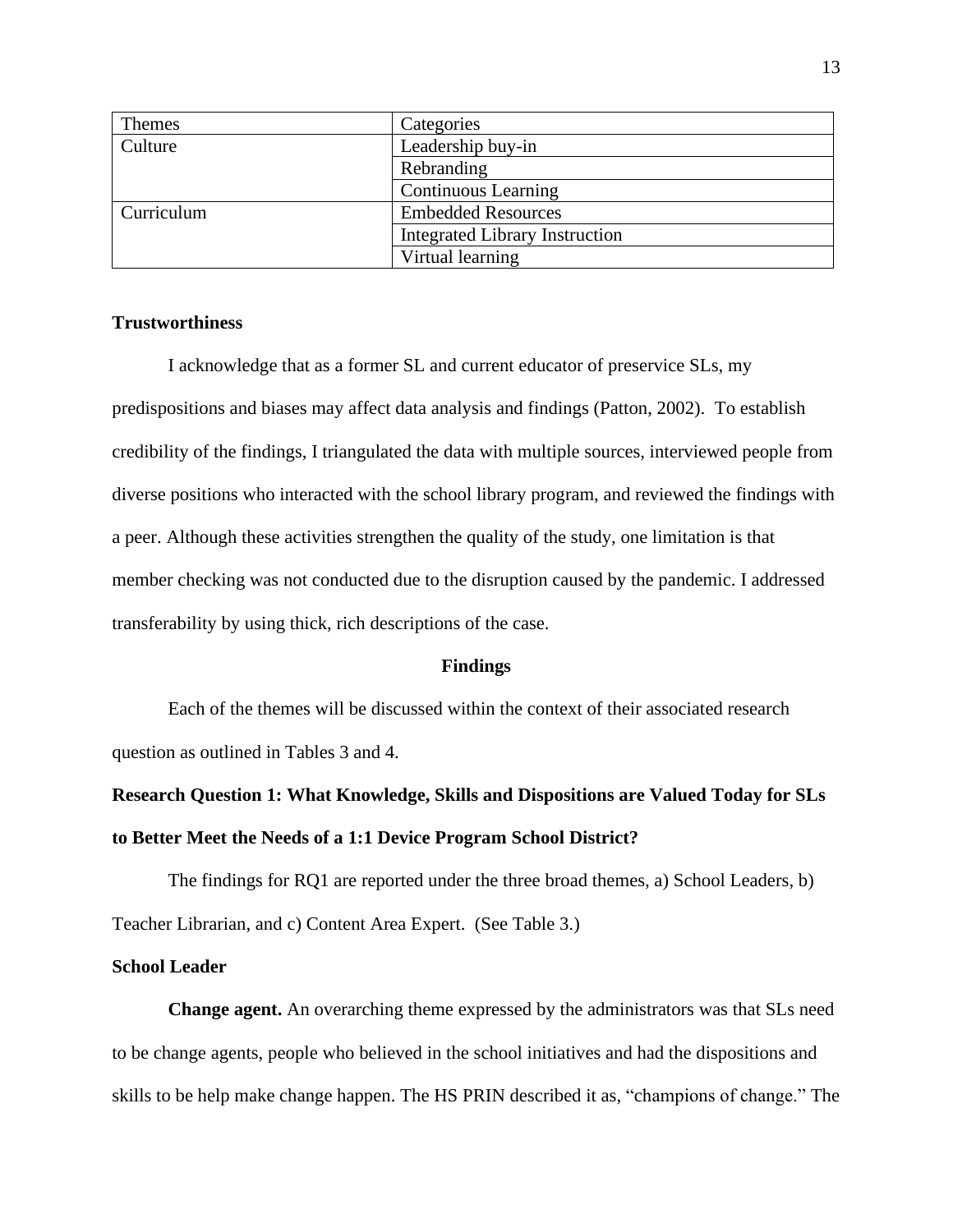HS PRIN stated, "we hired [the MSLIB] because the expectation was, okay, here you go, here's what I want. You go and make it happen." When asked about what dispositions SLs need today, many interviewees mentioned visionary, creative, not afraid to try new things, perseverance, motivation and innovative, traits of a change agent. The LIB PROG STAFF commented on the need "to be able to navigate change and have an interest in redefinition." The LIB PROG STAFF acknowledged that this was a critical disposition, especially in the context of the new strategic plan of implementing a 1:1 device program and shifting to a student-centered pedagogy.

**Relationship builder.** Relationship building, the ability to make connections with others, was referred to across the interviews. The HS PRIN said, "we want that person (SL) that can establish relationships not just with students, but with teachers, with community members." The DIST ADMIN explained, "They would have to go out and make those relationships…and show that you have something to give." The MS PRIN valued the MSLIB's relationship building effort, "I think [MSLIB] has done a really good job of trying to become part of the faculty." The HS PRIN added that building relationships with students was important, "what she has to offer is get to know them (students) outside of just coming in and checking out a book and then leaving."

The SL GROUP also indicated that to be effective, SLs must have relationship building dispositions such as being friendly, responsive and a good listener. The LIB PROG STAFF modeled relationship building by working with district leaders, peers, SLs and outside organizations such as the public library, state library office, and local educator preparation program to raise awareness and strengthen the library program. Across interview groups, it became apparent that building relationships is one way to promote and create strong school library programs that can support district learning initiatives.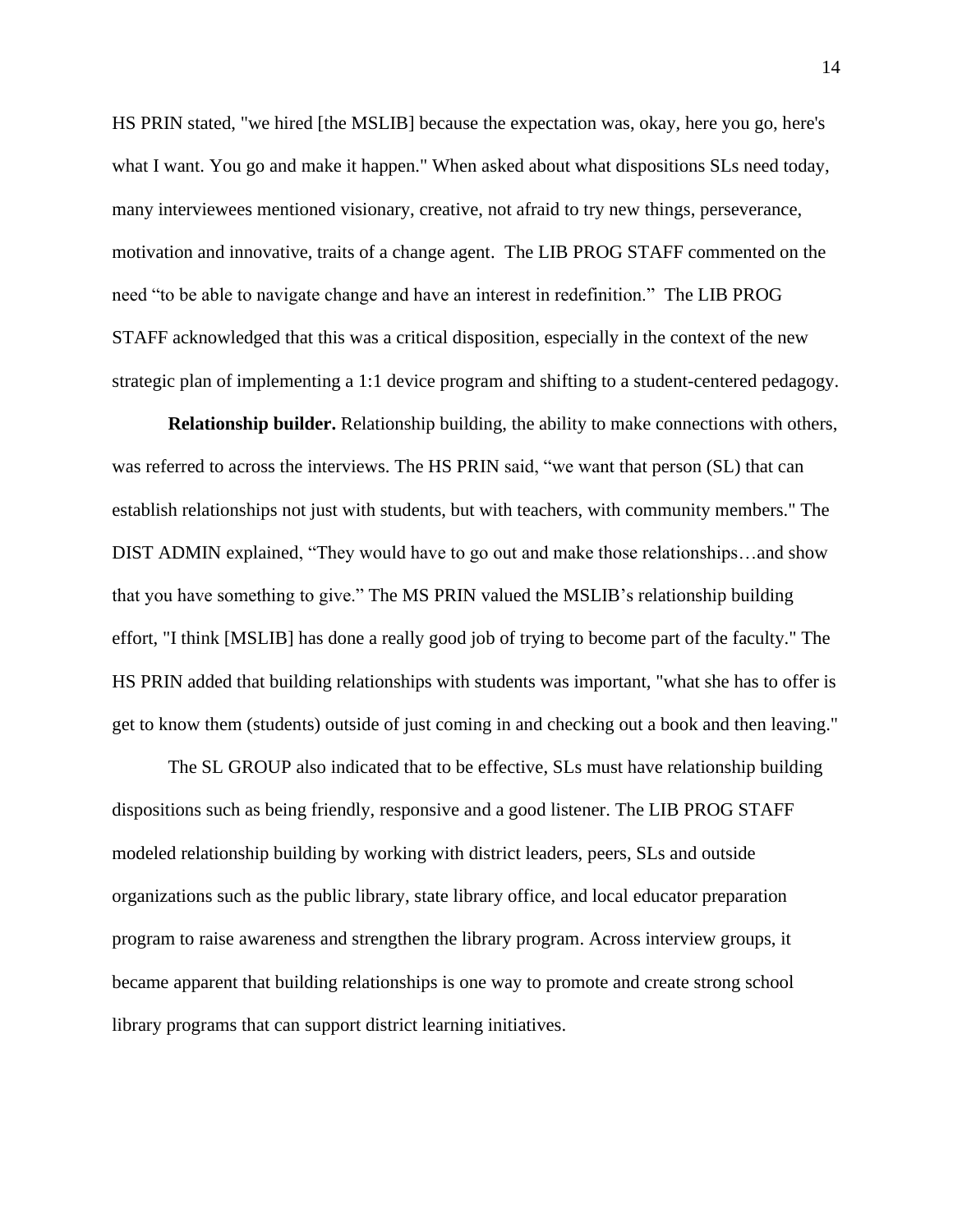**Instructional partners.** There was an expectation that SLs need to take the initiative in collaborating with teachers to co-plan and co-teach lessons together. The TECH DEPT stated, "going to a department chair and asking about what things are coming up or working directly with teachers to coteach a lesson so there's a resources avenue. But that's proactivity and that's push-in instead of wait."

The DIST CURR LDR also explained how collaboration was happening district wide due to the 1:1 device initiative, "the librarian was also able to push into the classroom because kids had the computers, and they could help teach that lesson.' She also described how her curriculum team had "partnered many more times with… the media specialist in the schools. We worked a lot with them through digital literacy."

She further elaborated that co-teaching research skills was also part of the curriculum: "even in some of our research modules that are designed for classroom teachers in content areas, you have to work with your library media specialist, there's no other way to do it." These findings illustrate that BCPS administrators perceived SLs as valued instructional partners with expertise in digital resources, digital literacy, and research instruction.

#### **Teacher Librarian**

**Exceptional teacher.** Administrators expected SLs to be expert teachers. In addition, the TECH DEPT team repeatedly stated the importance of the SL as a teacher by stating "first and foremost, they're a teacher" and "a school library media specialist needs to be an exceptional teacher." Since the TECH DEPT was also responsible for innovative learning initiatives in the district, seeing SLs as teachers first, elevated their position as critical partners in achieving the district's goals.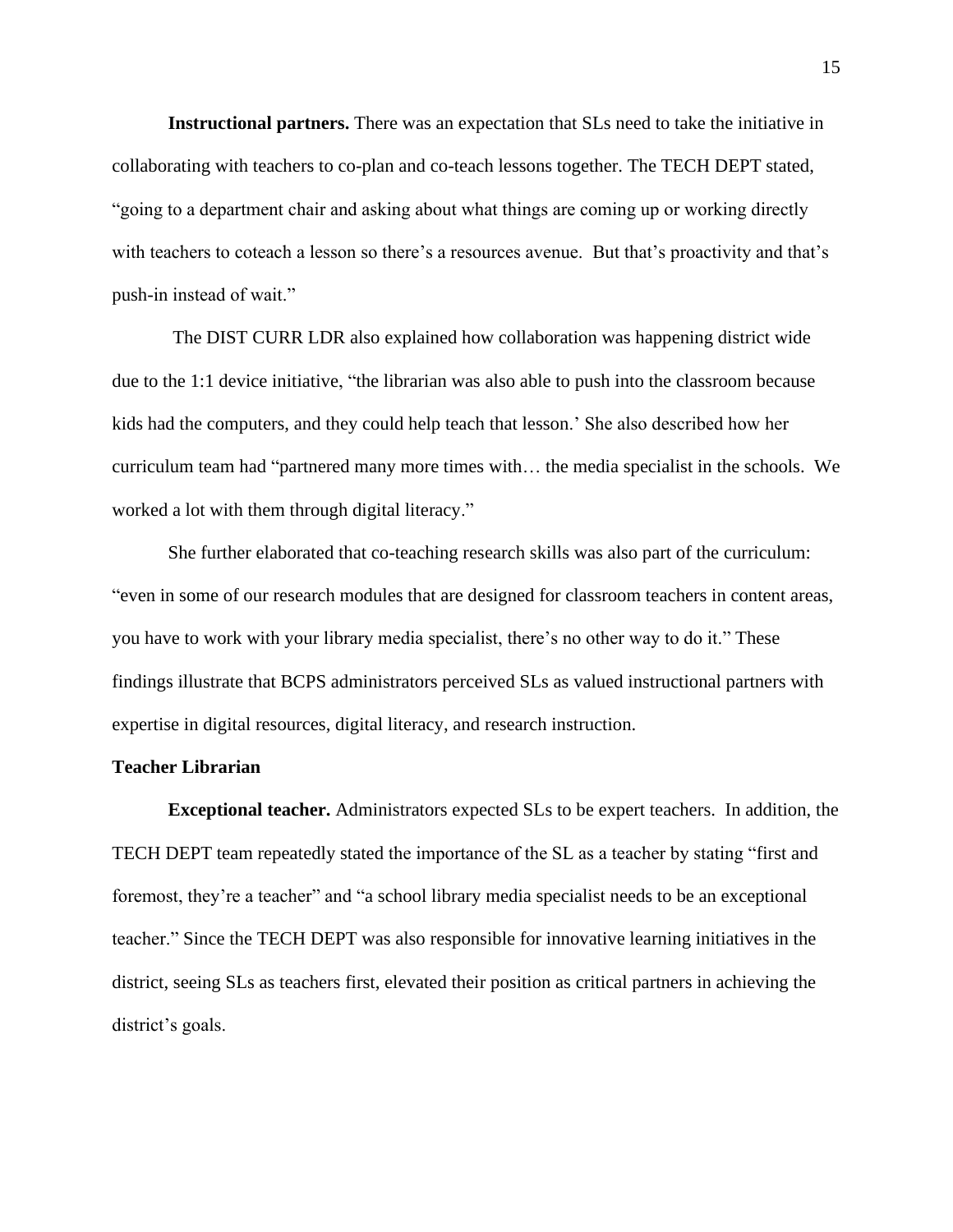**Jack of all trades.** Many participants described SLs as "a jack of all trades," meaning, someone who had the ability to do all different types of work. Depending on the resources and priorities of individual schools, the desired skills for SLs varied. SLs could run television studios for morning announcements, offer video production activities with green screens, implement makerspace programs, provide professional development and even be an ambassador of a school's mission to internal and external stakeholders. To support SLs competencies in meeting each school's particular needs, the LIB PROG STAFF provided appropriate training and/or leveraged the skills SLs already had.

**Creator of welcoming spaces.** SLs were expected to redesign the space to make it more student friendly and inviting. The MSLIB commented that his traditional library space was "not a fun and inviting spot" and "so a big push has been to make it more student centered." They created space for cozy furniture, displays that "popped," played music, implemented student selfcheck-out stations, and displayed welcoming messages on promethium boards. When asked about their interior design experience, both the HSLIB and MSLIB said they had no formal training. To overcome this, the HSLIB shared that she collaborated with students in the Interior Design vocational program and the MSLIB consulted Pinterest, a social media platform where participants share creative ideas. These comments suggest that space redesign is a skill that could be more emphasized in educator preparation programs and professional development..

The ability for student to interact with the space also helped make the library more inviting. For example, the LIB PROG STAFF stated that there is "interactivity built into the space... with book displays and things like that where it's actually the students who are leaving little book review cards or putting them up on post its… that's another way of having it be the students' space."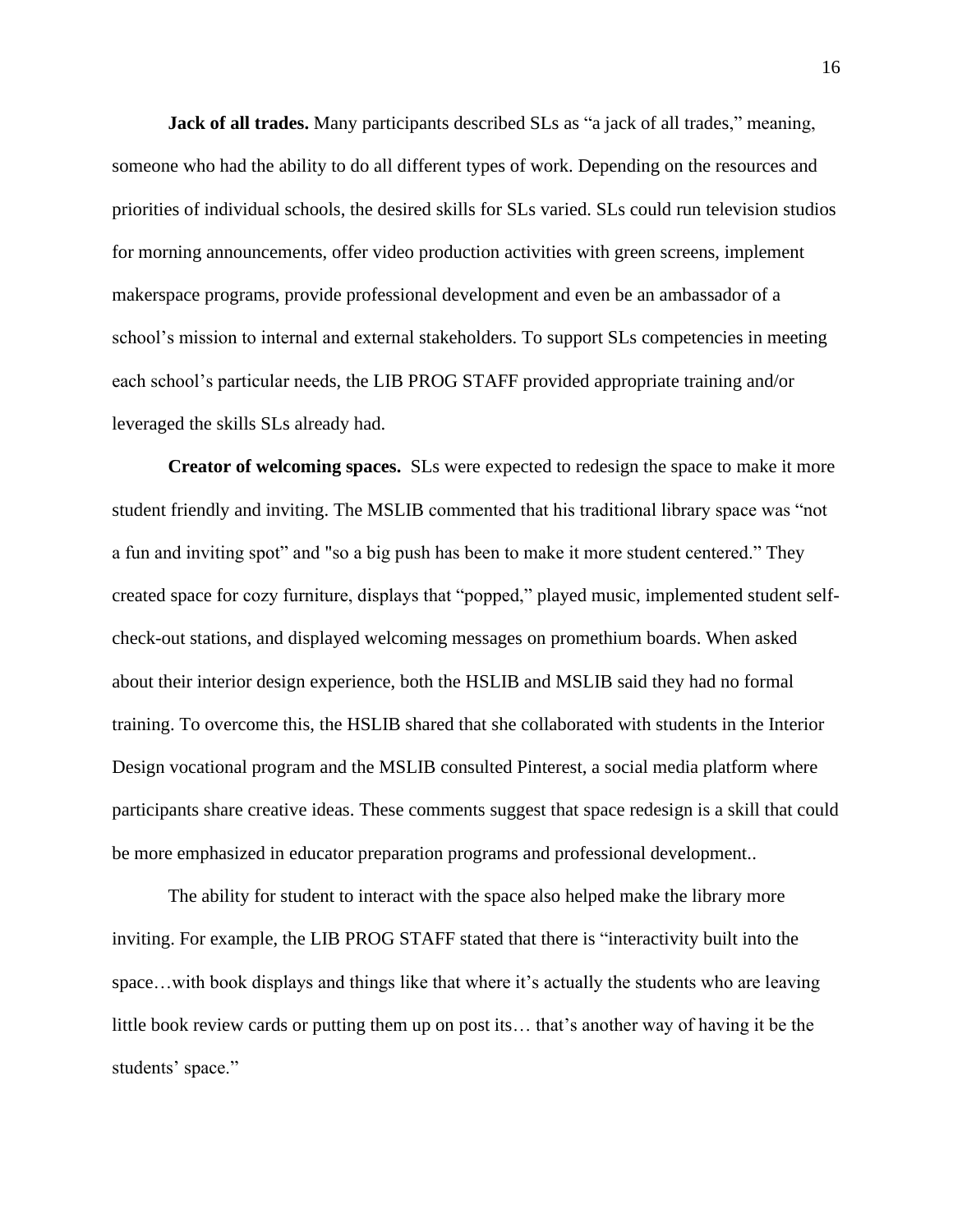In addition to creating welcoming physical library spaces, SLs developed virtual spaces and pushed out library services to better serve student needs in a 1:1 device context. The TECH DEPT explained:

the librarian has to understand today, that the library is a physical space and isn't a physical space. So what kind of resources, what kind of supports do you need to provide that allow everybody to understand ninety percent of what used to be the library experience, you don't need to be in the library to do.

The MS PRIN echoed this sentiment: "I don't want the library to be within these four walls, I want the library to kind of extend out to the classrooms. I want you to bring the information to the staff." These findings illustrate what SLs are doing to make their outdated physical space more welcoming and student friendly. The shift to a 1:1 environment prioritized developing the library as a virtual space and bringing services to students since they did not have to come to the library for computers anymore.

#### **Content Area Expert**

**Multiliteracies.** A common theme across interviews was that SLs should be experts in multiliteracies, which includes information, technology, digital and media literacy skills as well as the soft skills of communication, collaboration, and problem solving. The DIST ADMIN described, "they [SLs] should be the experts in the building in  $21<sup>st</sup>$  century literacy... not just media, information and technology skills but when you think about helping kids learn those critical soft skills of communication and collaboration and creativity and problem solving.

The MS PRIN acknowledged: "[Librarians are] more important than ever that…with social media and our kids not being able to use it and understanding…I can take pictures with my phone, but I don't know how to really conduct good research." Both administrators recognize the important role SLs can have in students' development of multiliteracies to support college, career, and life skills in an increasingly digital world.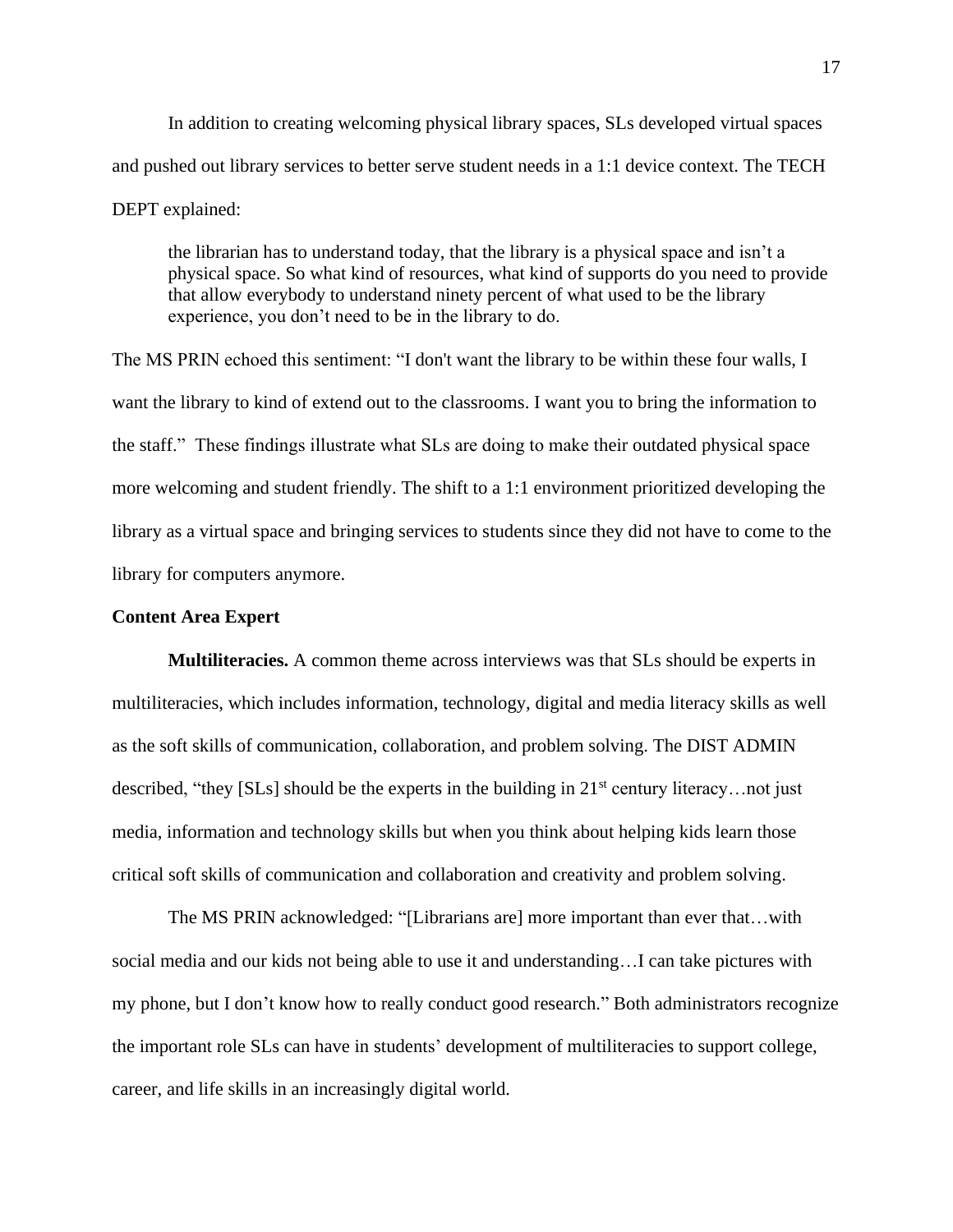**Technology.** SLs need to be experts in technology, meaning why and how to use technology devices and digital resources in teaching and learning. They were described as "digital divas" and "technologists." Technology competency was a high priority because the district was in the middle of rolling out a 1:1 device program to 175 schools. Administrators wanted teachers to perceive SLs as technology experts and approach them for support. The DIST ADMIN stated, "I want teachers to be able to go to them and say how do I do this?" The HS Ts affirmed that "the librarians are seen as some of the technology experts and can share ways of making a video or using this resource, or what is the best way to share your findings on a project or something." Having both high-level administrators and classroom teachers recognize the value of SLs and their technology skills shows that the SLs in the district are doing a good job keeping their skills relevant and promoting them to a wide audience.

**Promoter of reading.** SLs are trained to engage students in reading by developing collections for the diverse interests and needs of students; promoting reading and books through displays, events and read alouds; as well as providing reading recommendations. Although traditional read alouds were not part of the K-5 Library media curriculum, the LIB PROG STAFF described how SLs promoted reading in other ways. SLs hosted virtual and in-person author visits, offered book tasting events, and brought books to students in non-traditional ways such on book check out carts in the lunchroom. They also created book displays, encouraged student book review activities, and facilitated book clubs.

There was also a districtwide push to diversify the collection using the Sims (1990) Mirrors, Windows and Sliding Glass Doors metaphor. One goal of the LIB PROG STAFF was to genrefy the collections in elementary and middle schools to make it easier for students to find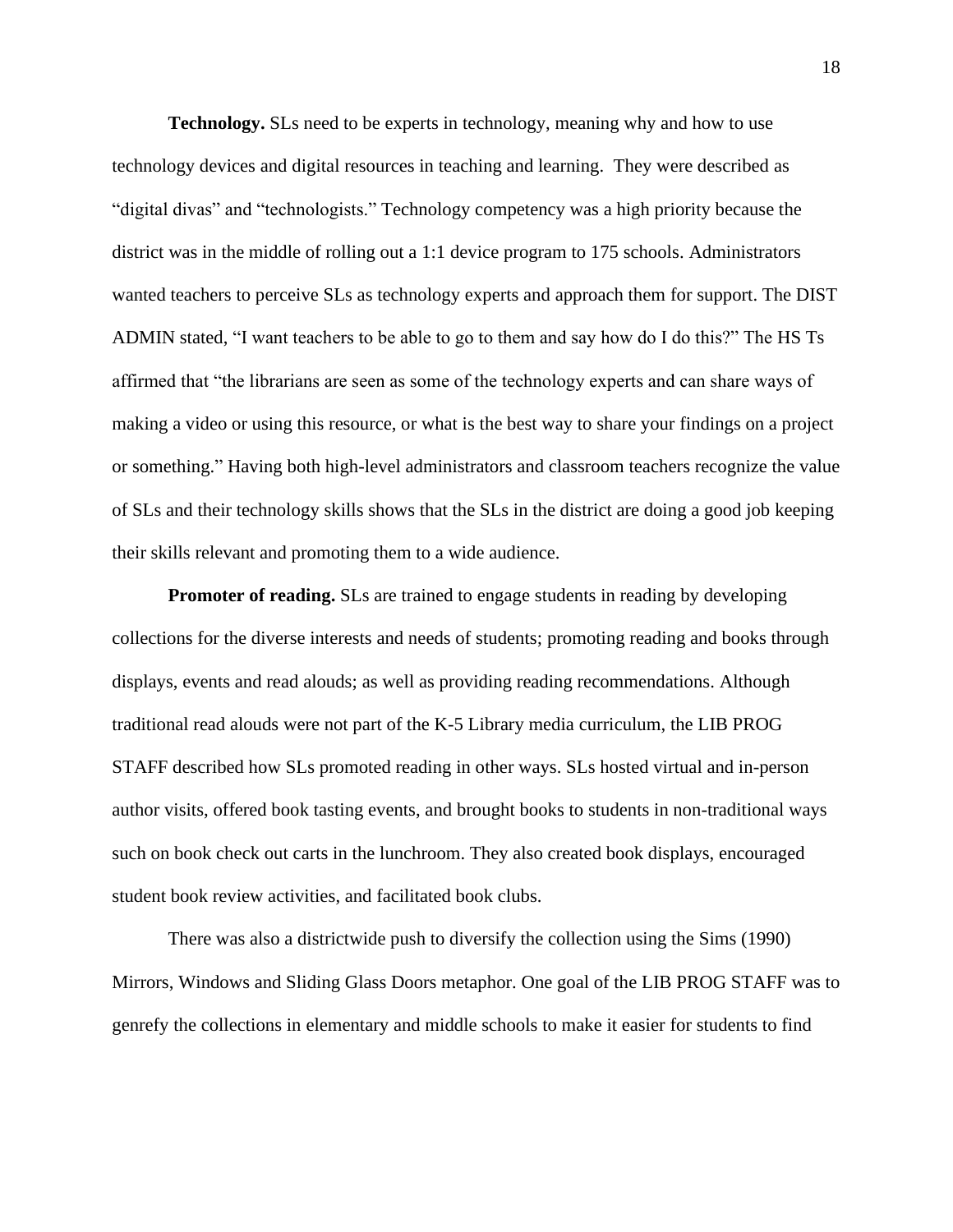what they wanted to read. These activities are evidence that reading promotion was still a priority, it is just more complex than traditional read alouds.

# **Research Q2. What contextual factors are district library programs prioritizing to better increase their impact on the school community and how are they doing it?**

The findings for RQ2 are reported under the two broad themes, a) Culture, and b)

Curriculum (See Table 4.).

#### **Culture**

Leadership buy-in. Leaders buy into an idea when they value and believe in the benefits of it for the organization. The DIST ADMIN bought into the school library program and understood that the move to a student centered pedagogy provided a natural opportunity to elevate the role of the SL:

two things really sort of launched, for us, this vision and framework around how we were going to move our teaching and learning to be more student centered which is huge for what we were doing in terms of pedagogy and the role of the library media specialist.

The TECH DEPT acknowledged the importance of administrator buy-in, "we've been

blessed to have leadership who firmly believes that the library space in a schoolhouse can be the

heart and soul of the school building. That position is critical for so many perspectives."

Part of the new vision was to implement a 1:1 device program which means that every

student would be given a computer device for learning. The TECH DEPT described the

important role of the SL:

Providing devices to every student in this school district also brings with it … a wealth of need around digital citizenship…and the library media specialist in our county is the one who, in the elementary school, predominantly provides our digital citizenship curriculum to students.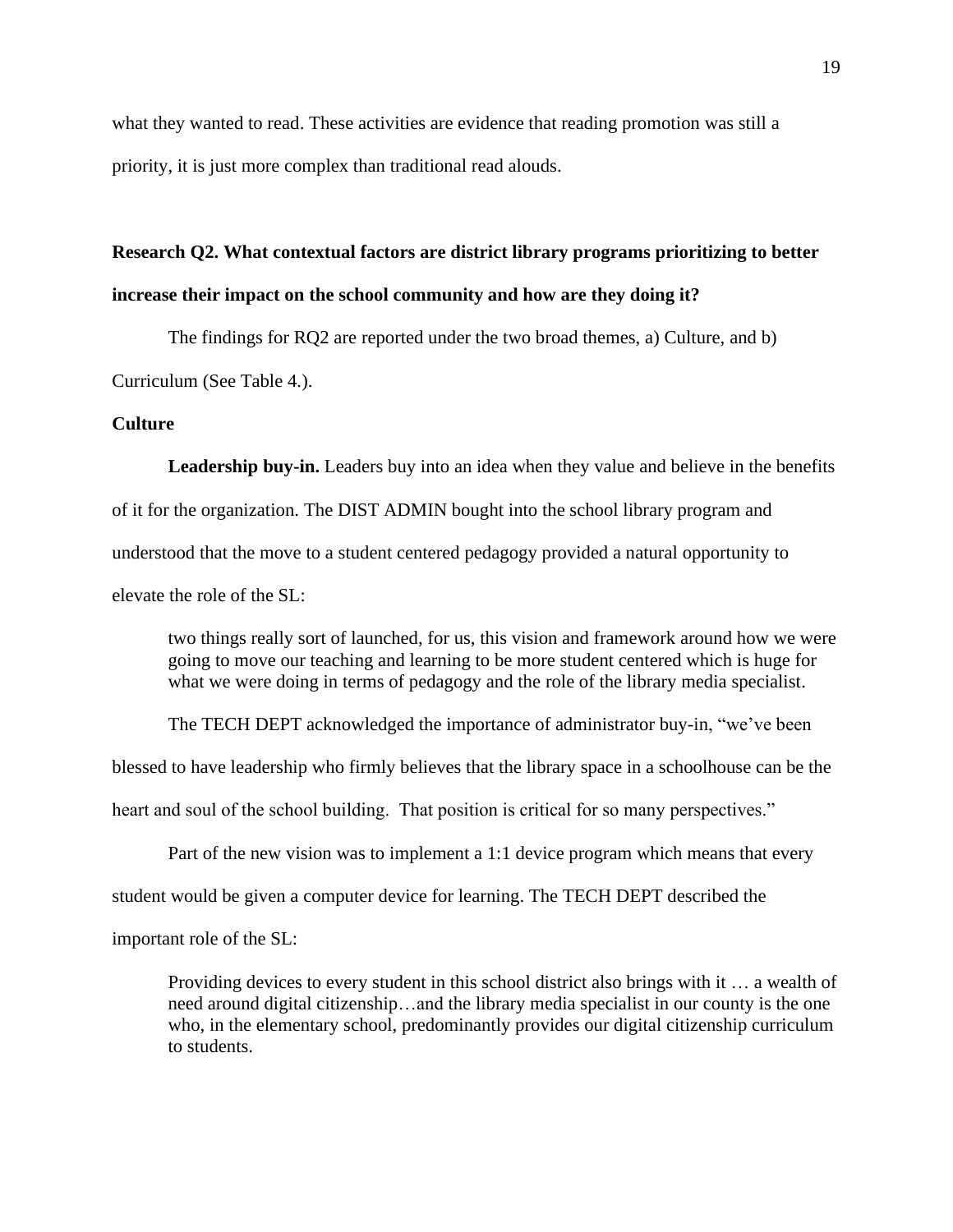Since students had devices, another priority was to ensure easy access to digital

resources. The TECH DEPT created a single sign-on for all digital resources in the district and

worked together with the SLs to provide access to those resources: The TECH DEPT described:

I think part of that is connected to what we call our digital ecosystem and how you access those resources. And the library media specialist has, from day one, been essential in how that's been spread to schools, how that person has worked with our classroom teachers to help them understand what resources are available.

The TECH DEPT also described ways SLs are valued as leaders in district initiatives:

It's been critical to us….to be able to have a centralized communication channel where we can reach out to all our library media specialists, share with them what's happening at a systemic level, and also get their feedback on what it looks like in practical application in individual schoolhouses.

These quotes illustrate that administrators not only understand what SLs do, they also value the knowledge, skills, and resources SLs bring to the 1:1 environment.

**Rebranding.** The move to the 1:1 device program provided an opportunity to rebrand the library through consistent messaging and updated physical spaces. The TECH DEPT reported that consistent, unified messaging helped rebrand the school library and "shift[ed] the paradigm of how we view the librarian." These efforts were led by the LIB PROG STAFF who realized "the biggest change is that we created a narrative." They were consistent with the message that "the school library is the most powerful classroom in the school." SLs also got the message out by regularly communicating what students are learning in the library:

They have Twitter accounts for the school libraries … to publicize what students are doing… They do e-newsletter[s] using Smore and tools like that to get the word out. They have a section in the school newsletter that goes home to parents and we do a lot of work with the office communications to publicize special programs and things we're doing.

Building and redesigning new library spaces were opportunities to help rebrand school libraries. The TECH DEPT acknowledged "So all of these new spaces, we've also had a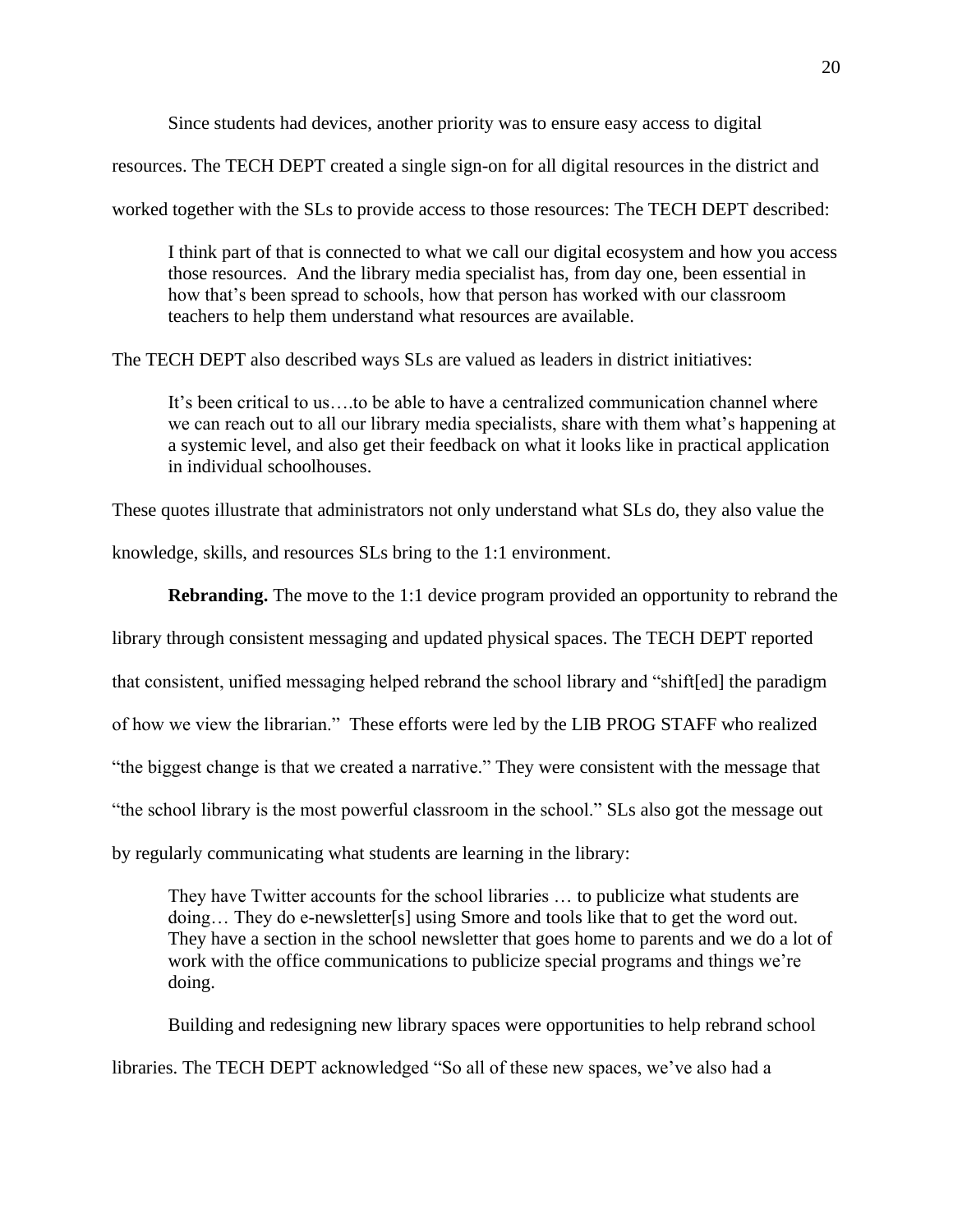tremendous opportunity to influence what that space looks like. And it's given us a chance to rebrand, through the physical space, what a library can be." The MS PRIN pointed out the effect of library redesign on people's perspective, "'I've had…teachers comment on me about how the doors are always open and how this is a much more welcoming space." The HS PRIN reinforced this phenomenon by noting: "The teachers and students don't just see simply books in the library. They see it as an open space of discovery." The DIST ADMIN confirms:

So when I walk into some of our high school learning commons, there are teaching spaces, there are independent research spaces, there are collaboration spaces, they're truly designed to meet students' needs in a variety of ways which is just, I think, awesome.

These finding indicate that shedding the lingering stereotype of outdated library spaces and services is a multi-pronged approach that includes all stakeholders and funds appropriated for construction and renovation.

**Continuous Learning.** The district supported an environment of continuous learning where individual training, professional development, and mentorship was valued. The SL Group acknowledged:

We're very blessed, at least from my point of view, to have the leadership that we have because they encourage us to try new things, to take risks, and to say hey I want to do this in my library, and to have the support – talk to me about why you want to do it and we'll support you and help you and make this happen.

The TECH DEPT expressed how SLs must "continue to grow in their role." The LIB

PROG STAFF described layers of support they have implemented: professional development

during the summer and throughout the school year, on site visits with informal feedback, one on

one conversations with individual SLs, mentorship programs, and "opportunities for our

librarians to get together and talk about challenges or to see each other teach." The LIB PROG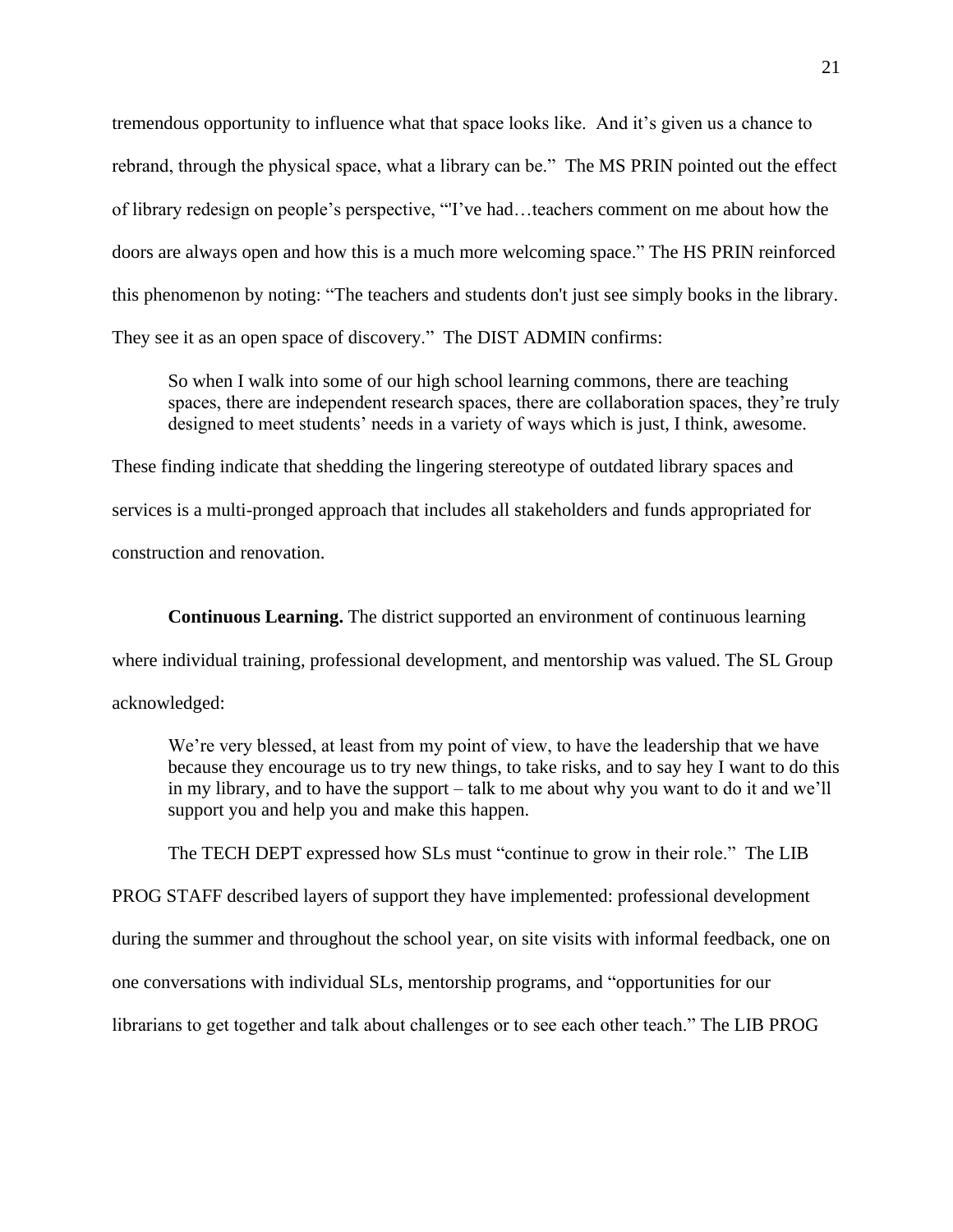STAFF was able to get funding for these supports, evidence that they have a seat at the table

with district decision makers.

#### **Curriculum**

**Embedded resources.** SLs were leaders in curriculum development that embedded

library resources across content areas. The LIB PROG STAFF described: "We have teams of

library media specialists who work on the curriculum every summer." In this funded position,

they can embed library resources into the content area curriculum at the district level. The DIST

CURR LDR stated:

They [SLs] are a part of team planning, they're a part of understanding the curriculum…we have so many resources to pull together, and we work together, and they build us really great meaningful thing and we embed it in the curriculum.

The LIB PROG STAFF described how ebooks were funded and used:

The other thing that we've been able to do is to continue making strategic investments in ebook content and then working with content offices to have those ebooks be anchor texts in lessons and units and it helps push the library into content.

These examples illustrate how library resources can be effectively and easily embedded into

district curriculum.

**Integrated library instruction.** Scaling up research instruction across content areas was

a pathway to an integrated library program. The LIB PROG STAFF developed short grade level

research modules called "Slam Dunks" that could be embedded in any content area curriculum.

The research modules were also pathways for collaboration. The DIST ADMIN confirmed, "In

some of our research modules that are designed for classroom teachers in content areas, you have

to work with your school library media specialist, there's no other way to do it."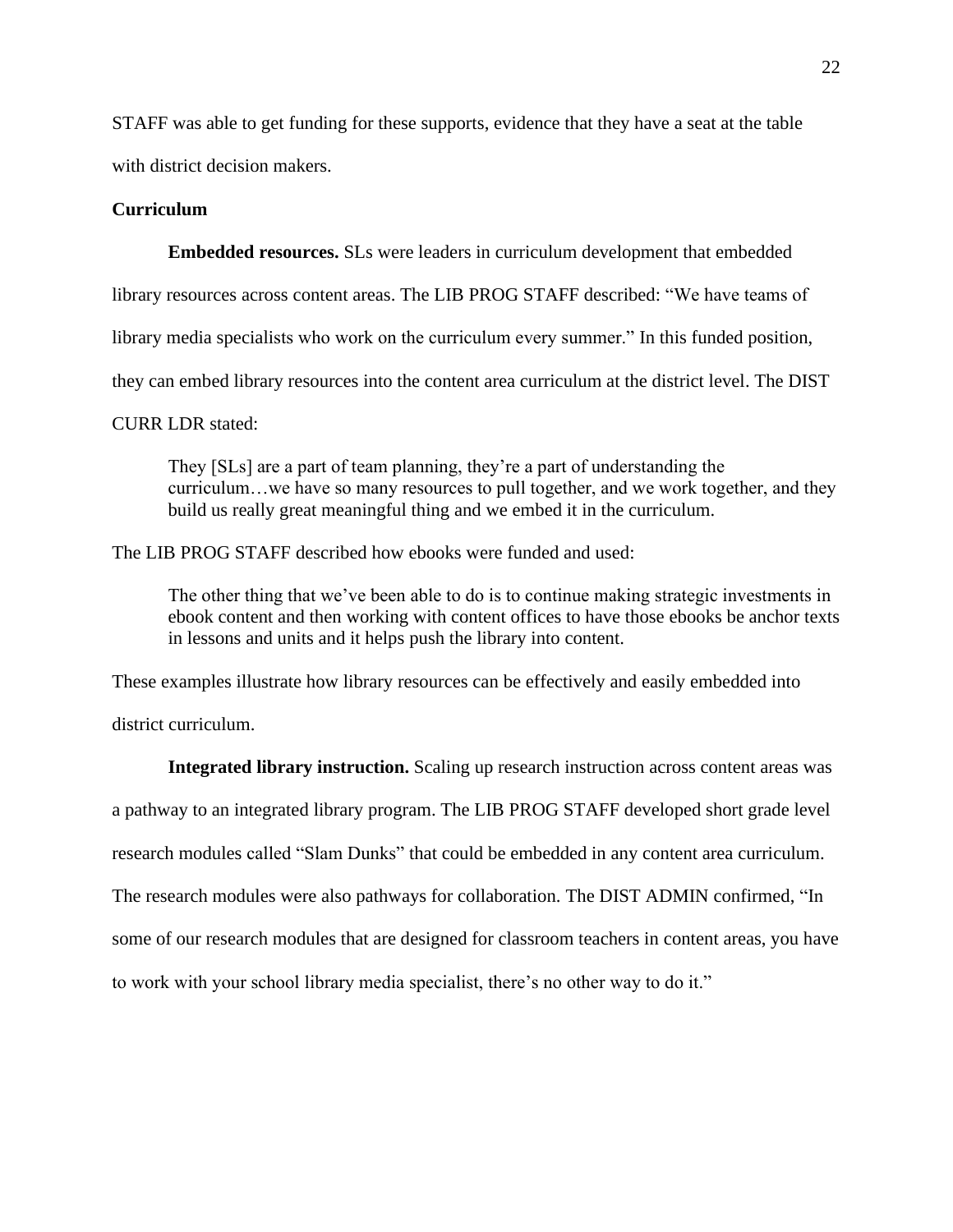In addition, crosswalking the ELA and library curriculum increased the reach of library instruction. To create a crosswalk, a content analysis is conducted to identify alignment between different subject area standards. The DIST ADMIN explained:

That's (media literacy education) all over our curriculum which was really kind of cool for me to see… it's always been in our library curriculum…but now it's actually layered into our English Language Arts curriculum so there is a huge overlap in terms of information and media literacy in ELA as kids engage in the research process but also just in the reading process so that's huge.

These examples illustrate how effective it is to be able to have a library leadership team take the time and resources to integrate library instruction across content areas.

**Virtual learning.** Even before the sudden shift to remote learning due to the COVID-19 pandemic, the LIB PROG STAFF was developing online, self-paced learning modules. The HS

Ts described:

We worked as a team to create those [research modules] and so the students understand how to do good, solid research…we looked at some college level research and what would be expected at that level, to set up the modules. And that research process, the modules, are opened to all students.

The LIB PROG STAFF also developed career exploration virtual modules. The HS T share, "they're basically … Interactive PowerPoints that students can guide themselves through and … available on the public site now, so similar to the research modules…they're out there for any of the stakeholders in BCPS to use them." These examples indicate that the LIB PROG

STAFF was on the forefront of virtual learning to provide greater access to library instruction.

### **Discussion**

This ideal case study explored the knowledge, skills, and dispositions valued for SLs at an exemplary school district that was shifting their vision to student centered pedagogy and integrating educational technology through a 1:1 device program. It also examined the contextual factors that impacted the success of the library program. The findings suggest that many of the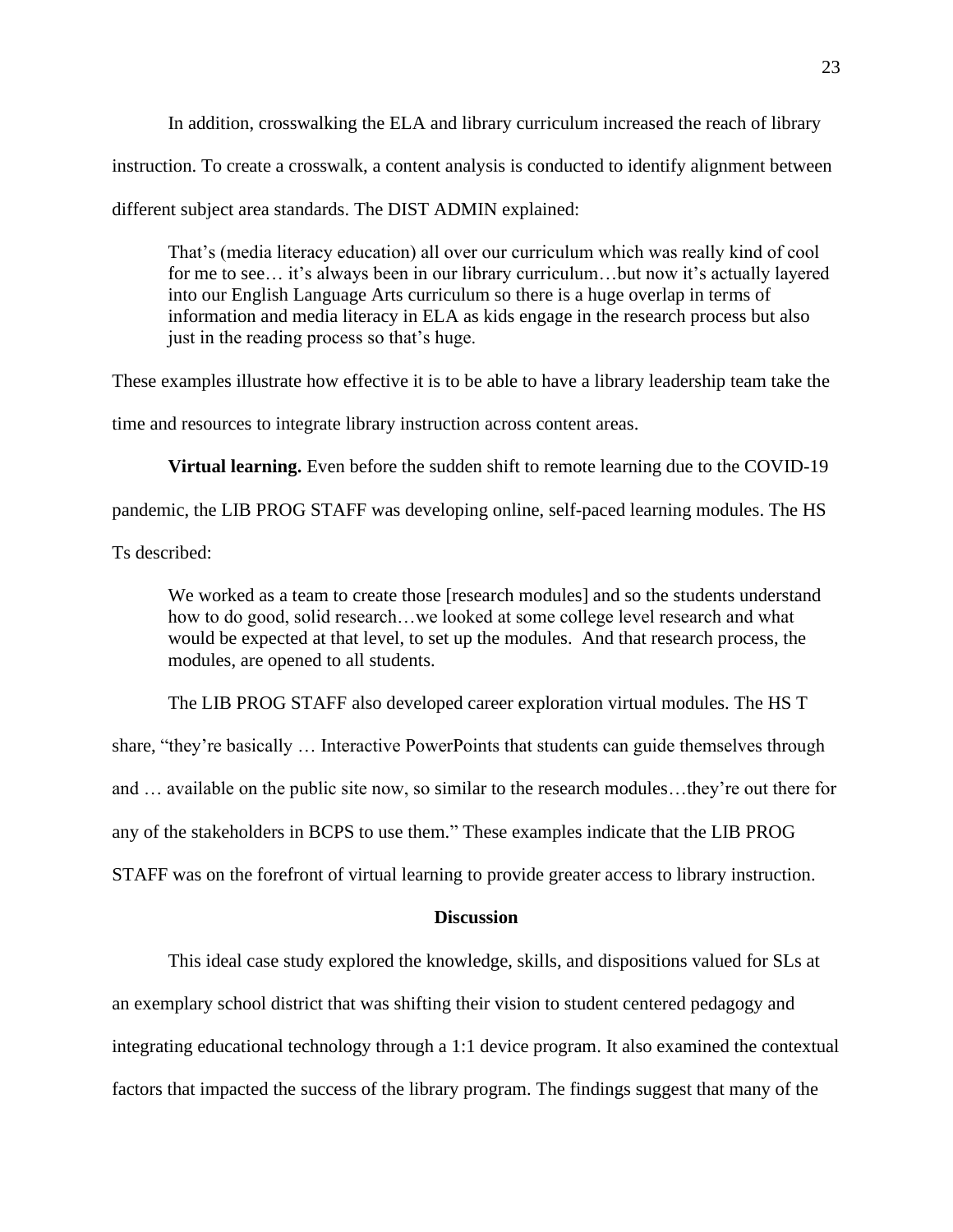valued knowledge, skills, and dispositions were consistent with the research from the field. Exemplary SLs are master teachers, leaders, and instructional partners. They have strong technology skills and are experts in information and digital literacy. Administrators valued the dispositions of embracing change and building relationships with teachers and students. Respondents across the interviews agreed that advocating for the library and the creation of warm and welcoming spaces were essential in rebranding the library program.

The findings also yielded some new knowledge and skills for exemplary SLs that were important in the transition to a 1:1 device setting. Although it is known that SLs should be competent in integrating technology into instruction (Elbasri, 2018; Johnston, 2012), this study indicated that developing virtual and "outside the four walls" library services and re-imagining physical library space to meet changing use needs were priorities. Educator preparation programs may want to look more closely at Standard 4 of the ALA/AASL/ CAEP School Librarian Preparation Standards (ALA, 2019), Organization and Access, which addresses flexible and open access to vetted library resources and services. The findings from this study may help them assess ways their curriculum could better prepare pre-service SLs to meet this standard.

The results of this study confirmed previous research on contextual factors that support school library program success. Administration buy-in and relationships with teachers are critical for an integrated library program (Oberg, 2009; Travis, 2008). The findings from this study also confirm the importance of a collaborative relationship with the TECH DEPT (Johnston, 2012). One reason it worked so well in this district is that the TECH DEPT oversaw expanded responsibilities that included the implementation of innovative, student-centered learning initiatives in a 1:1 setting. Rather than competing with or misunderstanding what SLs do, SLs were seen as essential partners because of their expertise in curating digital resources and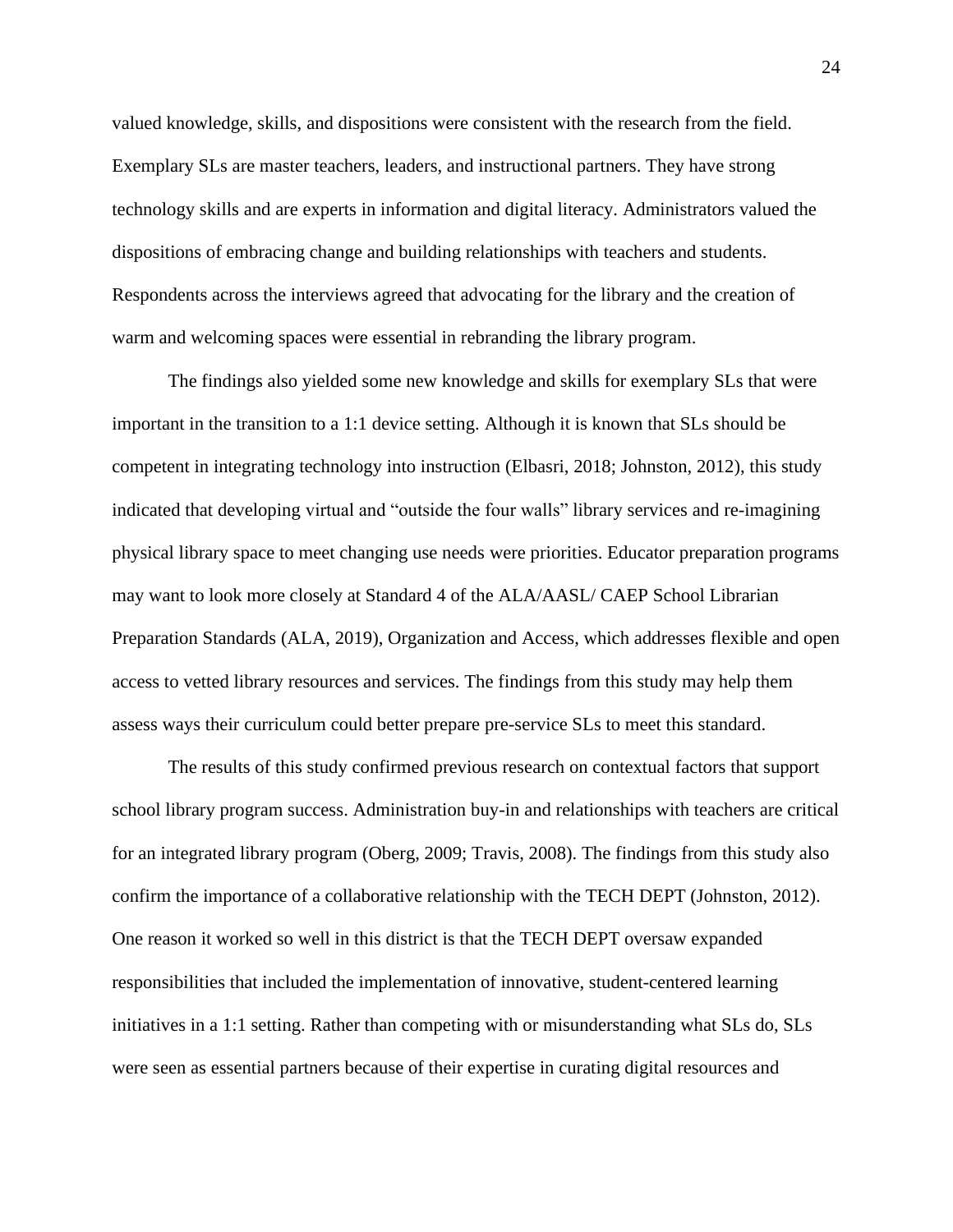teaching 21st century skills. This finding suggests the importance of preparing pre-service SLs with strategies to parlay the library program into district technology initiatives.

Although the results from this study confirm that integrating library instruction across the curriculum is a prominent enabling factor for a strong school library program (Klinger, Lee, & Stephenson, 2009; Marcoux & Loertscher, 2014; Oberg, 2009), the findings add to the knowledge base on how integrated library instruction can be accomplished. The LIB PROG STAFF prioritized curating and embedding digital library resources such as ebooks and databases into subject area curriculum that often required collaborative lessons with the school librarian.

This study also adds to the knowledge base about the importance of a virtual library and how SLs can build one. The findings acknowledge that the LIB PROG STAFF, with the support of the TECH DEPT and ADMIN, were able to create online research modules for different grade levels that were openly accessible. They ensured access to virtual library resources through the single sign-on system, consolidated their digital resources into a centralized space to provide equitable access across the district, and pushed library services outside of the walls to the students. These findings are features of a robust virtual library and could inform the profession as they reflect on best practices learned from the forced virtual learning that happened during the pandemic.

The important role played by the LIB PROG STAFF was a common thread across the interviews. When synthesizing the findings, I realized that in this case, a centralized library team was pivotal to the success of the school library program. They developed systematic processes and procedures to support practicing SLs in their continuous learning. They had the time and means to advocate, create consistent messaging, and prioritize rebranding the school library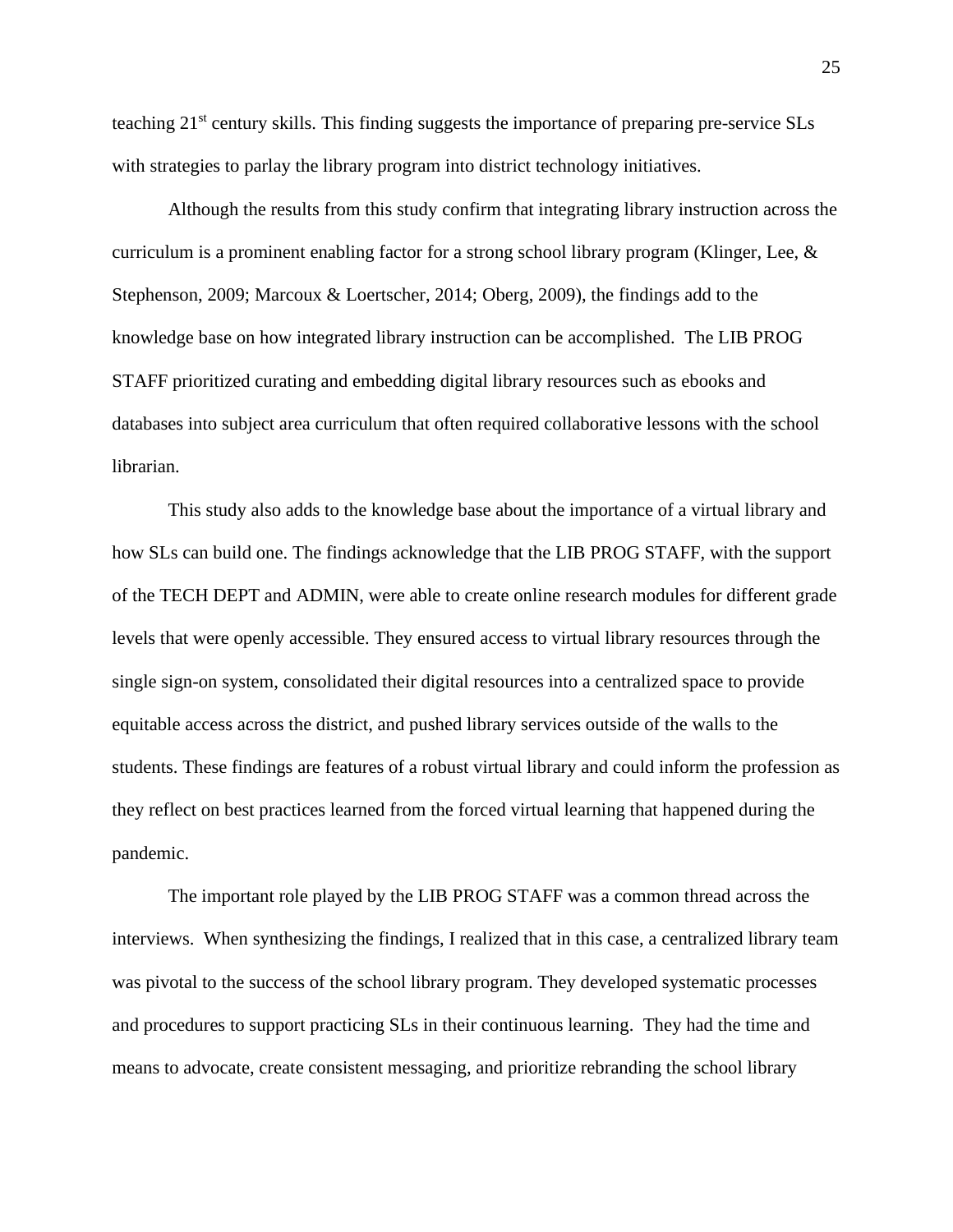program. They supported teachers in integrating technology and research instruction in in the curriculum. There is a dearth in the literature about the impact of school library district coordinator or district library team on the success of a library program, so the findings add to the knowledge base in this area. Future research on the impact of district library coordinators and or district library teams is recommended.,

The findings suggest that district level staff dedicated to supporting SLs is effective but what if school districts are too small or do not fund district leadership positions? How can this district level work be accomplished? Asking for time to plan as a group, systematically joining curriculum committees, aligning goals to the district strategic plan, building relationships with key leaders are some possibilities. The findings could inform educator preparation programs, professional developers, and state associations on ways SLs could build stronger library programs within these constraints. Future research on school library district leaders as enabling factors in school library program success is recommended.

A limitation of the study was that participants tended to exhibit social desirability bias, meaning, they wanted to say positive things about their program because they thought that is what I wanted to hear. To reduce that effect, I asked them if "ho-hum" librarians who were "not doing what was needed to further the school library program" (Jones & Long, 2019, p. 18) still existed in their award-winning library program. The answer was yes, there were. They acknowledged how frustrating that was but did not give up on them. The LIB PROG STAFF described a multi-layered professional development approach that met SLs at the level they were at to help them grow and improve.

Likewise, the two principals interviewed only had positive things to say about their SLs. When asked if there were principals in the district that did not perceive the value of a SL, the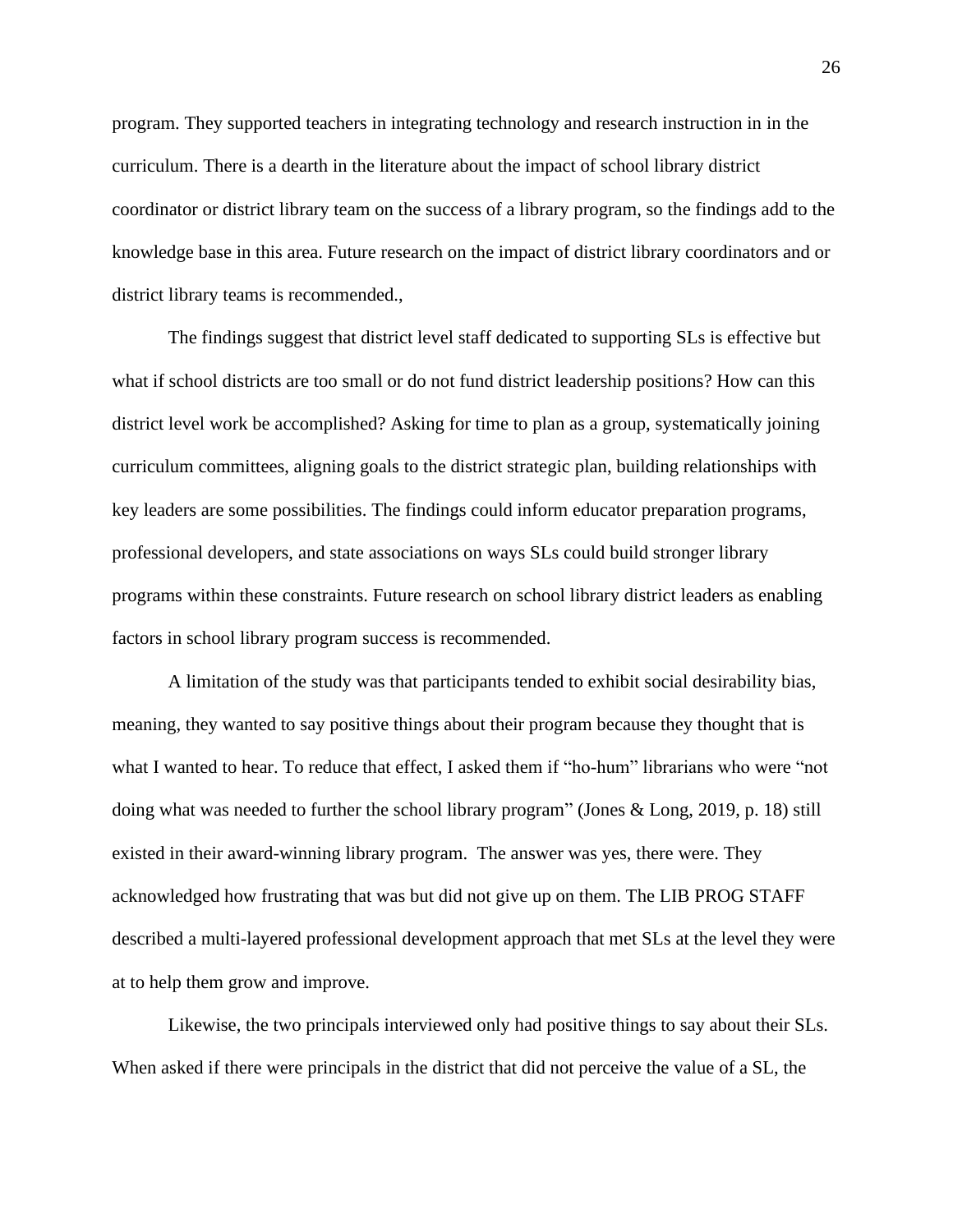answer was in the affirmative. The TECH DEPT suggested that "a principal who does not value a SL probably has a SL who is not stepping up or if they are, are not promoting themselves enough." The takeaway is that continuous learning and advocacy never stop in this profession and preservice SLs should be prepared for this reality.

#### **Conclusion**

This single case study collected rich data from a range of perspectives: SLs, technology staff, administrators, and teachers. The multi perspective approach made this study unique compared to other studies that have focused on one viewpoint such as principals (Church, 2008; 2010), graduate students (DeGroot & Branch, 2011; Long & Jones, 2016) or SLs themselves (Marcoux & Loertcher, 2014). This study also added to the research base about what is working in a school library district that was transitioning to a 1:1 device program and prioritizing studentcentered pedagogy. SLs who partner with the TECH DEPT to provide easy and equitable access to all library resources for every member of the school community, participate in the rebranding of physical spaces to facilitate student interaction, develop virtual learning modules to scale up library instruction, and embed digital library resources into other subject area curriculum were notable findings. Although this district was large, the nature of the problems is likely similar for other districts transitioning to a 1:1 device program, so the findings may have some transferability to districts of any size.

School librarianship is often branded as an "evolving" profession. This study is significant because frequent studies of what is current knowledge, skills and dispositions that are valued and the contextual factors enabling library program success will ensure our understanding of how the profession is morphing (or not) to meet the changing needs of students and school communities. Based on the findings, future research is recommended on assessing new learning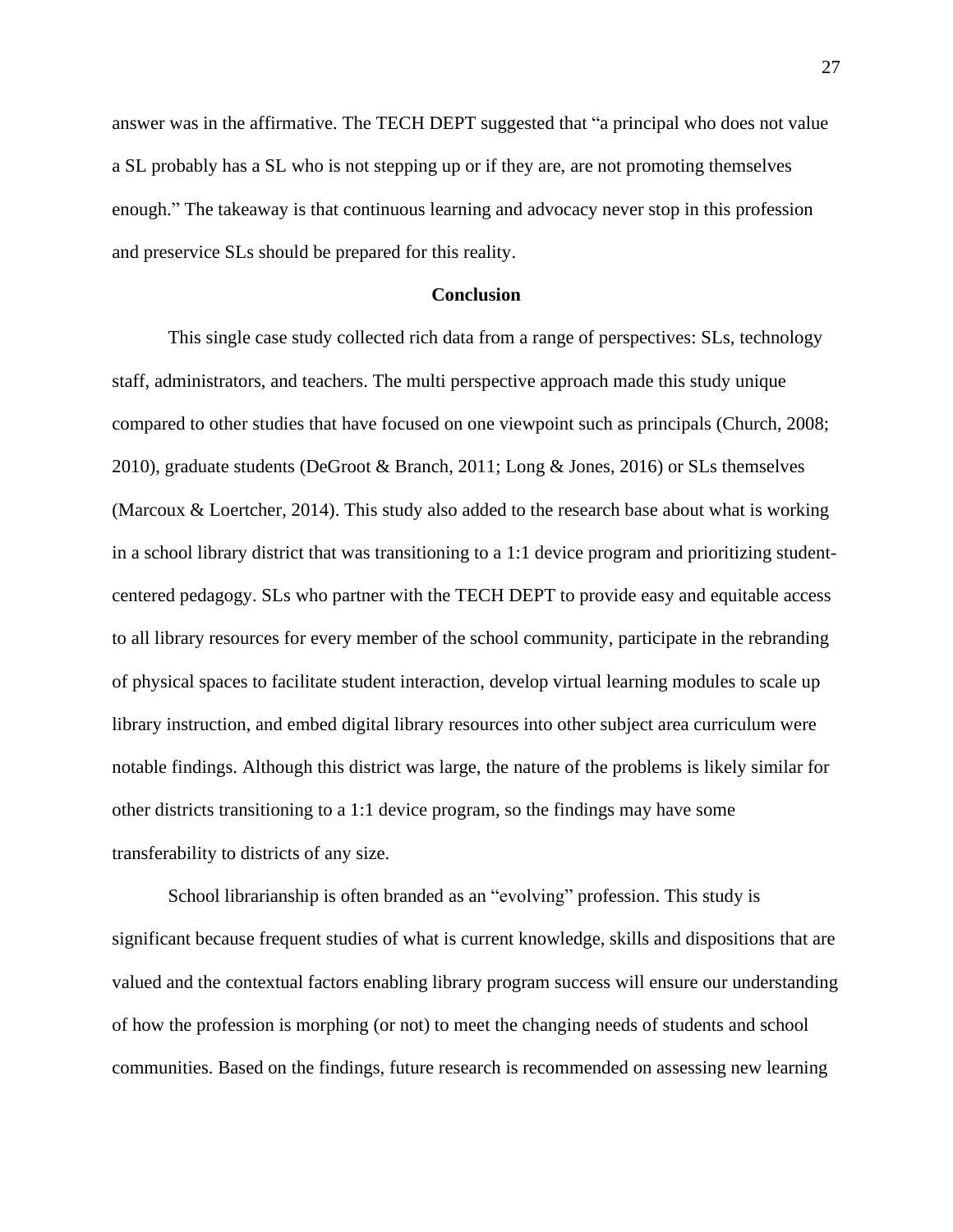activities in educator preparation programs that could help preservice SLs develop competencies such as virtual space and redesigned physical library spaces and an integrated library program curricular approach. Exploring district level school library leadership strategies in an increasingly digital learning environment is also recommended.

#### **References**

- Adkins, D., Brendler, B., Maras, M., & Townsend, K. (2019). Rural school libraries anchoring community mental health literacy. *Qualitative and Quantitative Methods in Libraries, 8*(4), 425-435.
- American Library Association (ALA). (2019). *ALA/AASL/CAEP school librarian preparation standards.* Retrieved from [https://www.ala.org/aasl/sites/ala.org.aasl/files/content/aasleducation/ALA\\_AASL\\_CAE](https://www.ala.org/aasl/sites/ala.org.aasl/files/content/aasleducation/ALA_AASL_CAEP_School_Librarian_Preparation_Standards_2019_Final.pdf) [P\\_School\\_Librarian\\_Preparation\\_Standards\\_2019\\_Final.pdf](https://www.ala.org/aasl/sites/ala.org.aasl/files/content/aasleducation/ALA_AASL_CAEP_School_Librarian_Preparation_Standards_2019_Final.pdf)
- Baker, S. (2016). From teacher to school librarian leader and instructional partner: A proposed transformation framework for educators of preservice school librarians. School Libraries Worldwide, 22(1), 143-159.
- Bishop, R. S. (1990). Mirrors, windows, and sliding glass doors. Perspectives, 6(3), ix–xi.
- Burns, E. (2015). Practitioner perceptions of school library advocacy. *Education Libraries, 38*(1).
- Bush, G. & Jones, J. L. (2010). Exploration to identify professional dispositions of school librarians: A Delphi study. School Library Research, 13, 1-29.
- Calvert, P. (2016). School libraries in New Zealand as technology hubs: Enablers and barriers to school librarians becoming technology leaders. *School Libraries Worldwide, 22*(2), 51- 62.
- Church, A. 2008. The instructional role of the library media specialist as perceived by elementary school principals." *School Library Media Research, 11*: 1-28.
- Church, A. 2010. Secondary school principals' perception of the school librarian's instructional role." *School Library Media Research.* 13: 1-33.
- Consortium for School Networks (CoSN), (2019). CoSN's 2018-2019 annual infrastructure report. Washington, DC. Retrieved from [https://www.cosn.org/sites/default/files/CoSNs%202018%202019%20Annual%20Infrast](https://www.cosn.org/sites/default/files/CoSNs%202018%202019%20Annual%20Infrastructure%20Survey%20Report%20final_0.pdf) [ructure%20Survey%20Report%20final\\_0.pdf](https://www.cosn.org/sites/default/files/CoSNs%202018%202019%20Annual%20Infrastructure%20Survey%20Report%20final_0.pdf)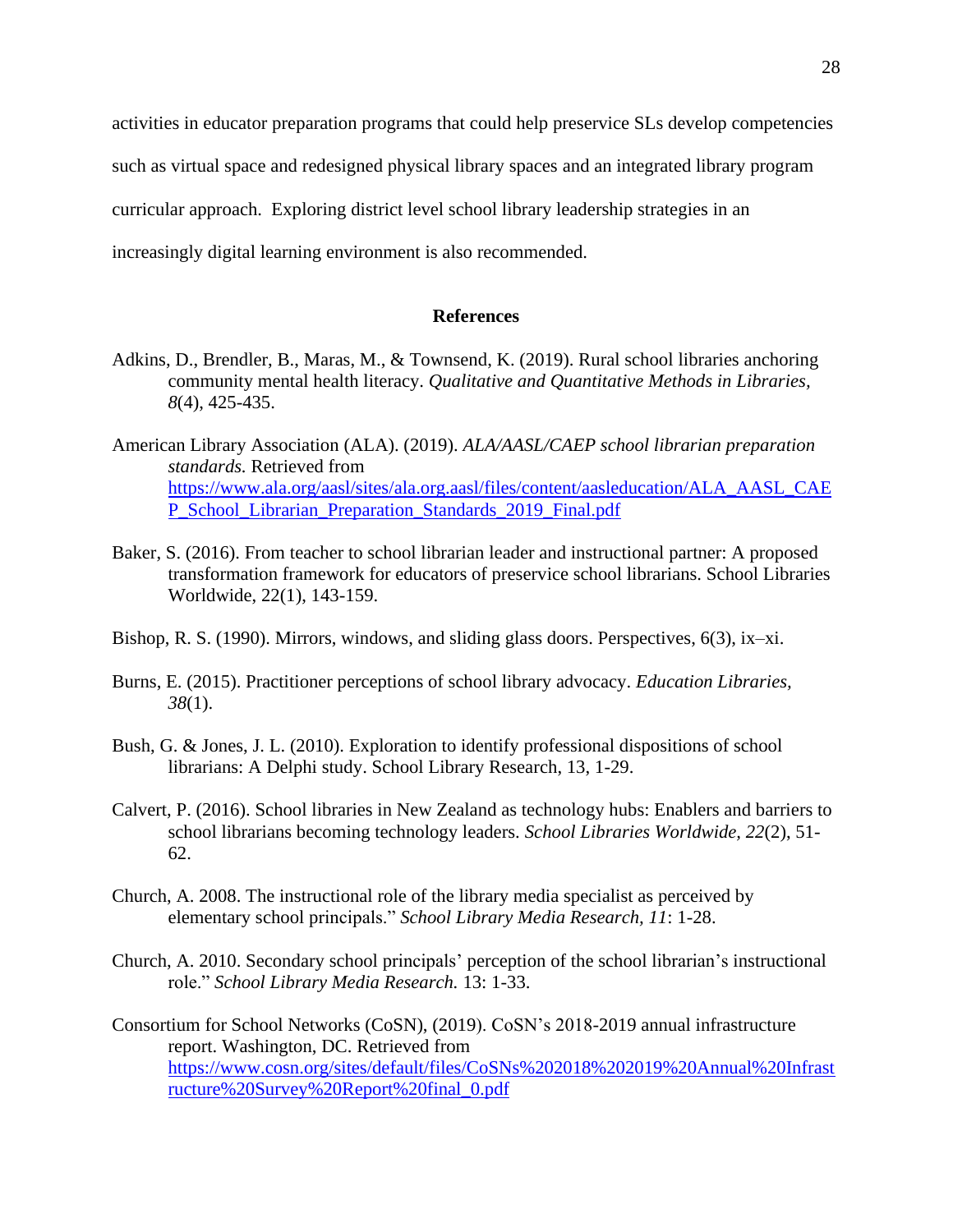- Dotson, K. B & Jones, J. L. (2011). Librarians and leadership: The change we seek. *School Libraries Worldwide, 17*(2), 78-85.
- Dow, M. J. (2014). Creating a STEM-literate society. *Knowledge Quest, 42*(5), 14-18.
- de Groot, J. & Branch, J. L. (2011). Looking toward the future: Competences for  $21<sup>st</sup>$  Century teacher-librarians. *Alberta Journal of Educational Research, 57*(3), 288-297.
- Gavigan, K. & Lance, K. C. (2015). Everybody's teacher: Administrators' and teachers' perception of school librarians: Findings from the South Carolina Association of School Librarians impact study. *Teacher Librarian, 43*(1), 8-11.
- Elbasri, T. (2018). Learning technology leadership: A literature review and proposed agenda for investigating school librarians' experiences. Education Libraries, 41.
- Himmelstein, D. (2019). Teaching with heart: How social-emotional learning transforms students and schools. *School Library Journal,* 26-33.
- Johnston, M. P. (2012). School Librarians as Technology Integration Leaders: Enablers and Barriers to Leadership Enactment. *School Library Research,* 15, 1-33.
- Johnston, M. P. (2015). Distributed leadership theory for investigating teacher librarian leadership. *School Libraries Worldwide, 21*(2), 39-57. doi:10.14265.21.2.003
- Jones, J. L. & Long, L. B. (2019). The continuing journey to understand dispositions and the concept of the ho-hum librarian. *Teacher Librarian, 46*(4), 17-21.
- Long, L. B. & Jones, J. L. (2016). Dispositions of exemplary school librarians as identified by graduate students. *Teacher Librarian, 43*(4), 8-12.
- Kachel, D. E. & Lance, K.C. (2018). Changing times: School librarian staffing status. *Teacher Librarian, 45*(4), 14-19.
- Kimmel, S. C., Howard, J. K., & Ruzzi, B. (2016). Educating school library leaders for radical change through community service. *Journal of Education for Library and Information Science, 57*(2), 174-186. doi:10.12783/issn.2328-2967/57/2/9
- Kimmel, S. C., Dickenson, G. K., & Doll, C. A. (2012). Dispositions in the Twenty First Century School Library Profession. *School Libraries Worldwide, 18*(2), 106-120.
- Klinger, D. A., Lee, E. A., & Stephenson, G. (2009). An exploration of exemplary school library programs. *School Libraries in Canada.* Canadian Association of School Libraries, 122- 124.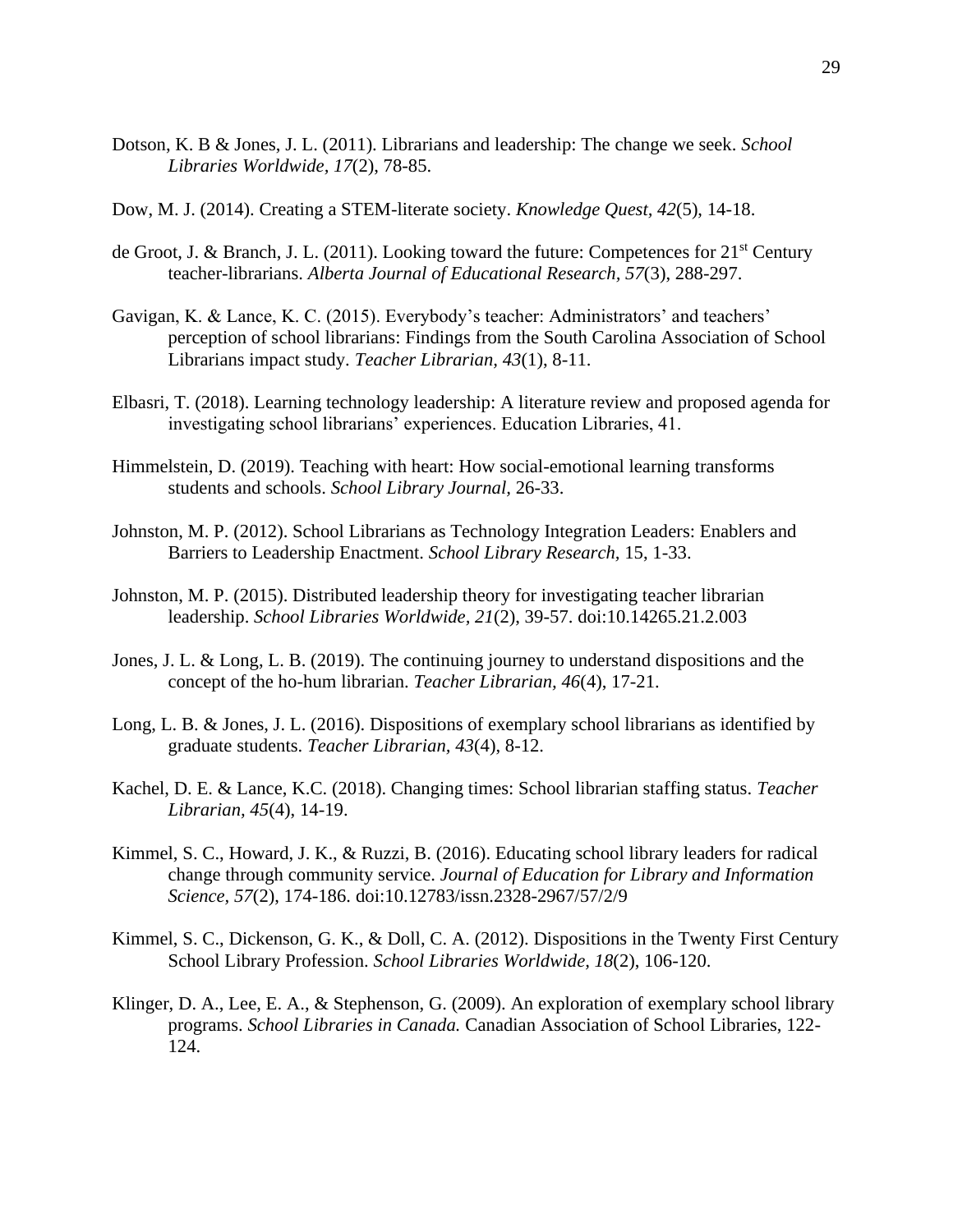- Lewis, M. A. (2021). Enabling school librarians to serve as instructional leaders of multiple literacies. School Library Research 24, 1-30
- Marcoux, E. & Loertscher, D. V. (2014). The badge of excellence: What are the characteristics of winners? *Teacher Librarian, 41*(4), 34-36.
- Merga, M. K. (2020a) How can school libraries support student wellbeing? Evidence and implications for further research. *Journal of Library Administration, 60*(6,) 660-673, doi: 10.1080/01930826.2020.1773718
- Merga, M. K. (2020b) School librarians as literacy educators within a complex role, *Journal of Library Administration, 60*(8), 889-908. doi: 10.1080/01930826.2020.1820278
- Moreillon, J. (2021). Literacy learning leaders: Don't sell their skillset short! *Teacher Librarian, 48*(3), 22-27.
- Moreillon, J. (2013). Educating for school library leadership: Developing the instructional partner role. *Journal of Education for Library and Information Science, 54*(1), 55-66.
- Moorefield-Lang, H. (2015). Making, libraries, and literacies. *Library Media Connection*, 30-31.
- National Board for Professional Teaching Standards (NBTPS). (2012). Library Media Standards. Retrieved from<http://www.nbpts.org/wp-content/uploads/ECYA-LM.pdf>
- Oberg, D. (2009). Libraries in schools: Essential contexts for studying organizational change and culture. *Library Trends, 58*(1), 9-25.
- Patton, M. Q. (2002). *Qualitative Research & Evaluation Methods*. Sage Publications.
- Phillips, A. L. & Lee, V. R. (2019). Whose responsibility is it? A statewide survey of school librarians on responsibilities and resources for teaching digital citizenship. School Library Research, 22, 2-20.
- Shannon, D. (2002). The education and competencies of school library media specialists: A review of the literature. *School Library Media Research,* 5, 1-19.
- Subramaniam, M., Ahn, J., Waugh, A., Taylor, N.G., Druin, A., Fleischmann, K. R., & Walsh, G. (2015). The role of school librarians in enhancing science learning. *Journal of Librarianship and Information Science, 47*(1), 3-16. doi: 10.1177/0961000613493920
- Taylor, N. G., Moore, J., Visser, M., & & Drouillard, C. (2018). Incorporating computational thinking into library graduate course goals and objectives. *School Library Research,* 21, 1-22.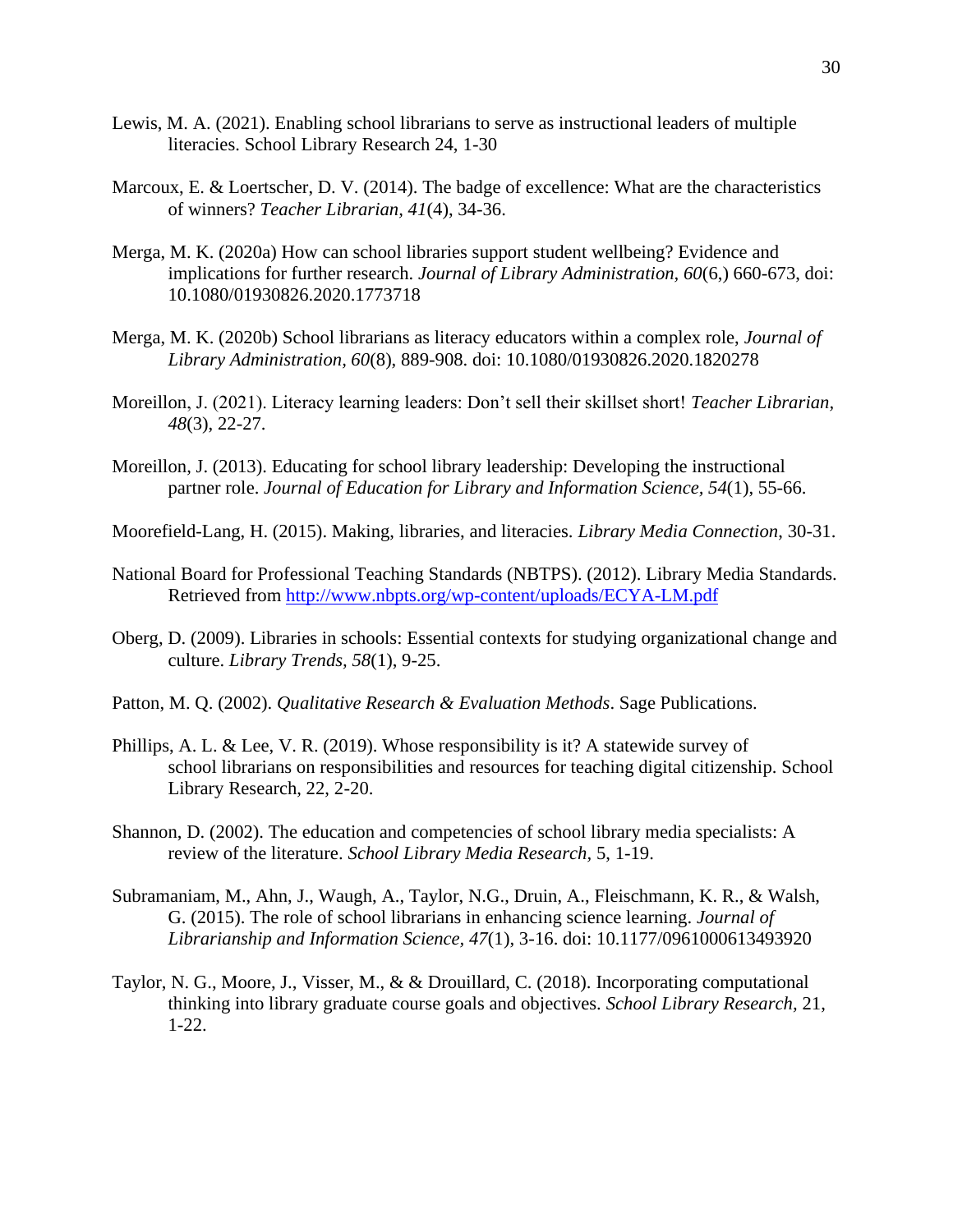- Travis, T. A. (2008). Librarians as agents of change: Working with curriculum committees using change agency theory. *New Directions for Teaching and Learning*, 114, 17-33. doi: 10.1002/tl.314
- Wine, L. D. (2016). School librarians as technology leaders: An evolution in practice. *Journal of Education for Library and Information Science, 57*(2), 207-220. doi: 10.12783/issn.2328- 2967/57/2/12.
- Yin, R. K. (2009). *Case study research: Design and methods.* Sage Publications.

# **Appendix A.** Semi-structured Interview Questions by Group

### **Technology Department**

1. Can each of you introduce yourselves by telling me your title, how long you have worked

in this job, and how you got to this point in your career.

- 2. Tell me about the Department of Innovative Learning / Library Media Program
	- a. Key initiatives supported
		- i. Quality and diverse Resource collections
		- ii. Technology to manage school resources
		- iii. 24 hr access to resources
		- iv. Expand educational outreach to students and families is safe and ethical use of information technologies
- 3. How has BCPS rebranded the role of the school librarian?
- 4. How have libraries/librarians helped fulfill Blueprint 2.0?
- 5. What knowledge, skills, and dispositions do school librarians who exemplify excellence

have?

- 6. What kinds of activities are students engaged in at the library?
	- a. What do school librarians teach? curriculum?
	- b. How do school librarians support literacy?
	- c. STEAM/Maker activities
	- d. Educational Technology
- 7. How has the physical space of the library changed?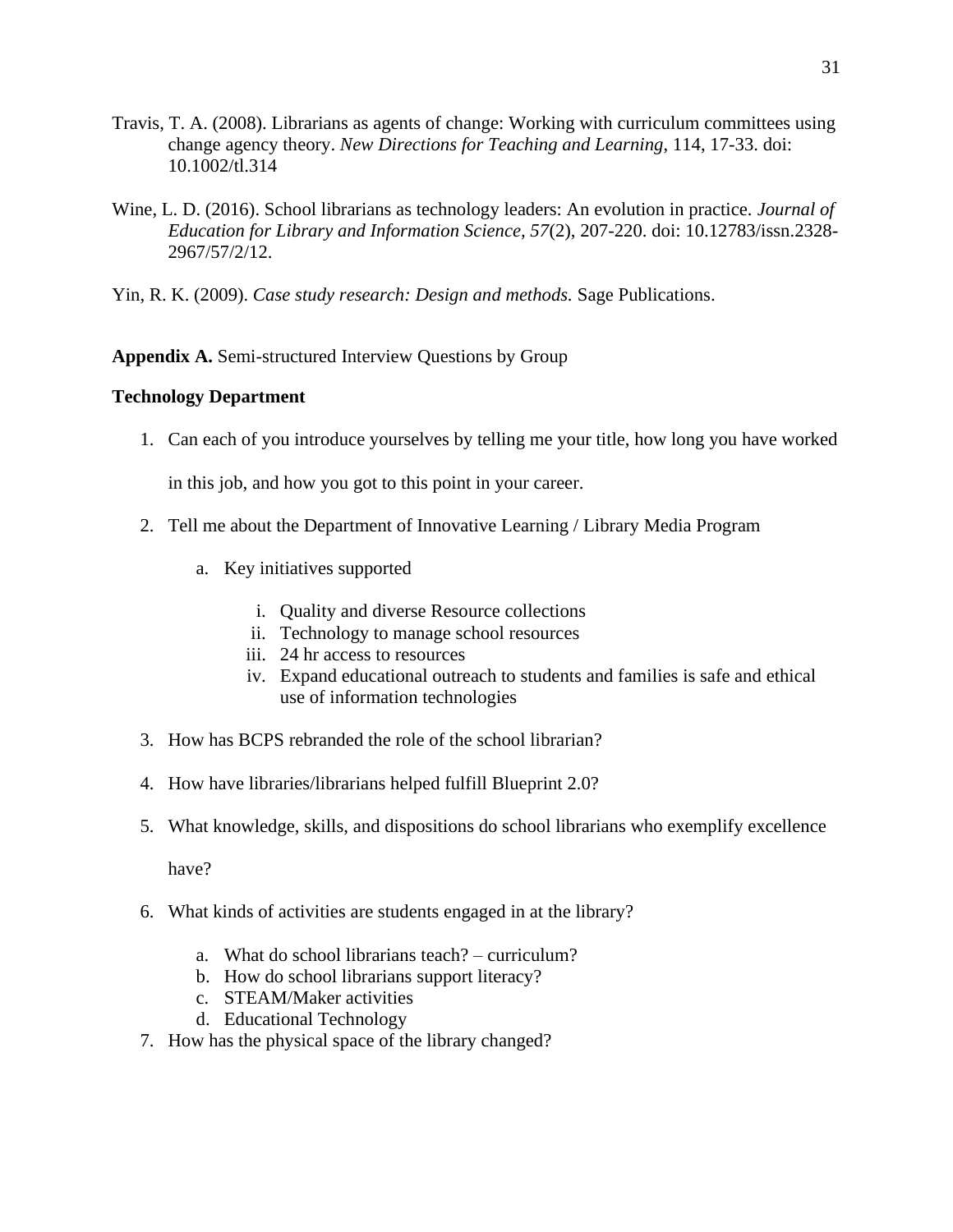- 8. Describe how librarians collaborate/partner with teachers, organizations, and other stakeholders.
- 9. What documents can you direct me to or share with me (curriculum, Instructional Digital conversion, Lesson Planning Resources, schedule of librarians, and training, other documents that show role in Blueprint 2.0.
- 10. In what ways has the school librarian been a leader and advocate in the school?
- 11. What do you value most about the school library space, program and librarian?
- 12. How has the district supported school library programs and school librarians?
- 13. How have you responded if any librarians were resistant to change?
- 14. Why do you think BCPS won the AASL School Library of the Year award in 2017?

#### **Administrators**

- 1. Please tell me about yourself. What is your background? How long have you been in this position?
- 2. Why do you think BCPS won the AASL School Library of the Year award in 2017?
- 3. How has the school library media program been instrumental in reaching goals of Blueprint 2.0? Were school libraries/librarians considered key players in the development of it If so, how? Focus on:
	- a. Facility upgrades
	- b. Access to  $21<sup>st</sup>$  skills and world class curriculum
	- c. Innovative approaches to teaching and learning Instructional Digital Conversion – OER? Process to acquire and integrate new tech practices? Training of others?
	- d. Student performance data
	- e. Student safety i.e. antibully
- 4. How has BCPS rebranded the role of the school librarian?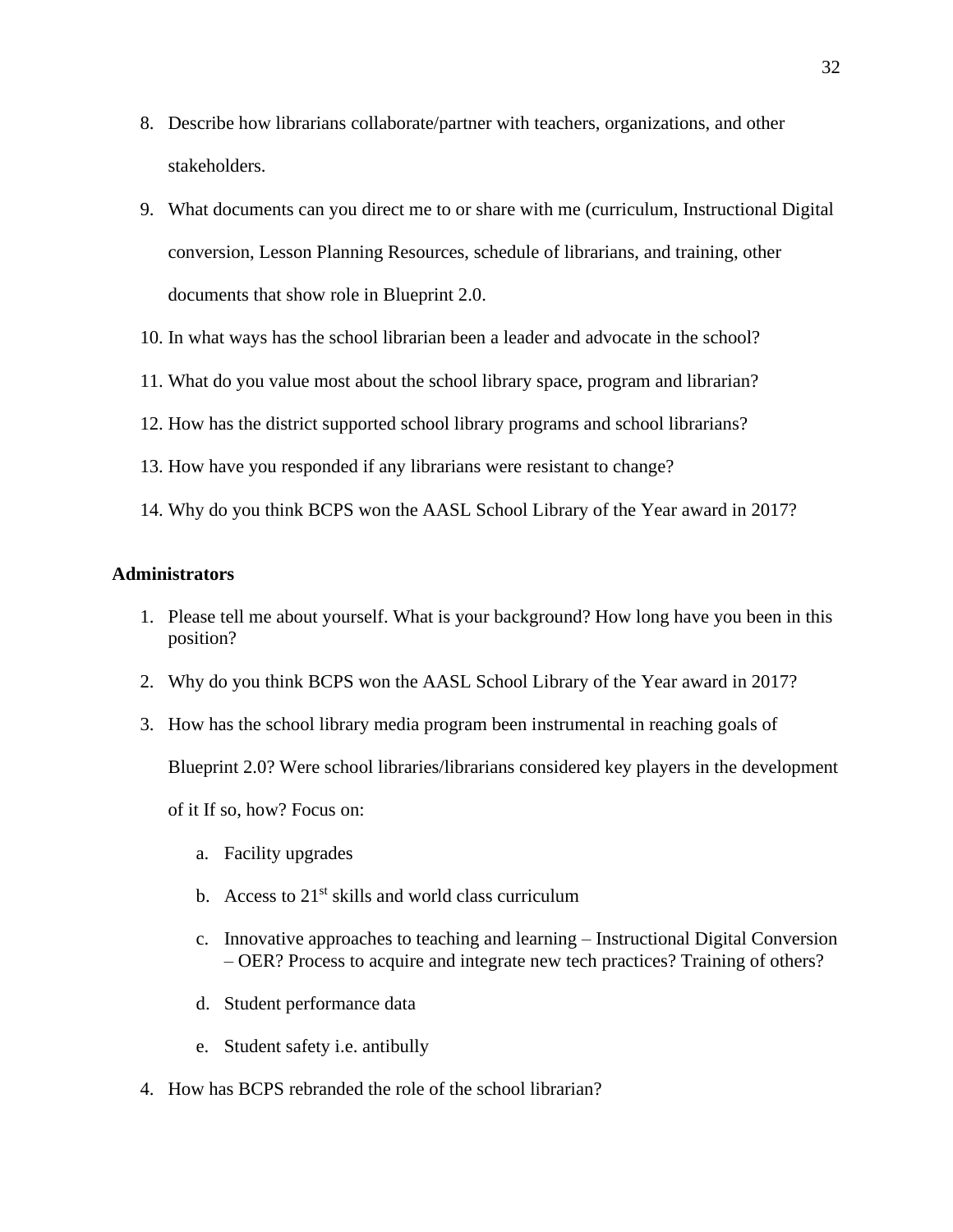- 5. What do you think are important knowledge, skills, and dispositions for effective school librarians to have?
- 6. How do school library media specialists **impact student learning**?
	- a. Literacy, media literacy, STEAM, information literacy, educational technology, digital citizenship
- 7. How has the district supported school library programs and school librarians? PD?
	- a. Describe the **library resources** that you think are important.
- 8. How has the physical space of the library changed?
- 9. What do you **value most** about the school library program and librarian? What would you tell a colleague who was thinking of eliminating school library media positions? (Why do you think BCPS was awarded the AASL NSLMPY Award?
- 10. What advice would you give to a school library media educator preparation program to best prepare students to be effective school library media specialists?

#### **Teachers**

- 1. What do you see is valuable, innovative about the school library program?
- 2. How has BCPS rebranded the role of the school librarian?
- 3. What do you think are important knowledge, skills, and dispositions for effective school librarians to have?
- 4. How do school library media specialists **impact student learning**?
	- a. Literacy, media literacy, STEAM, information literacy, educational technology, digital citizenship
- 5. How do SLMS support you?
- 6. How do SLMS support your students?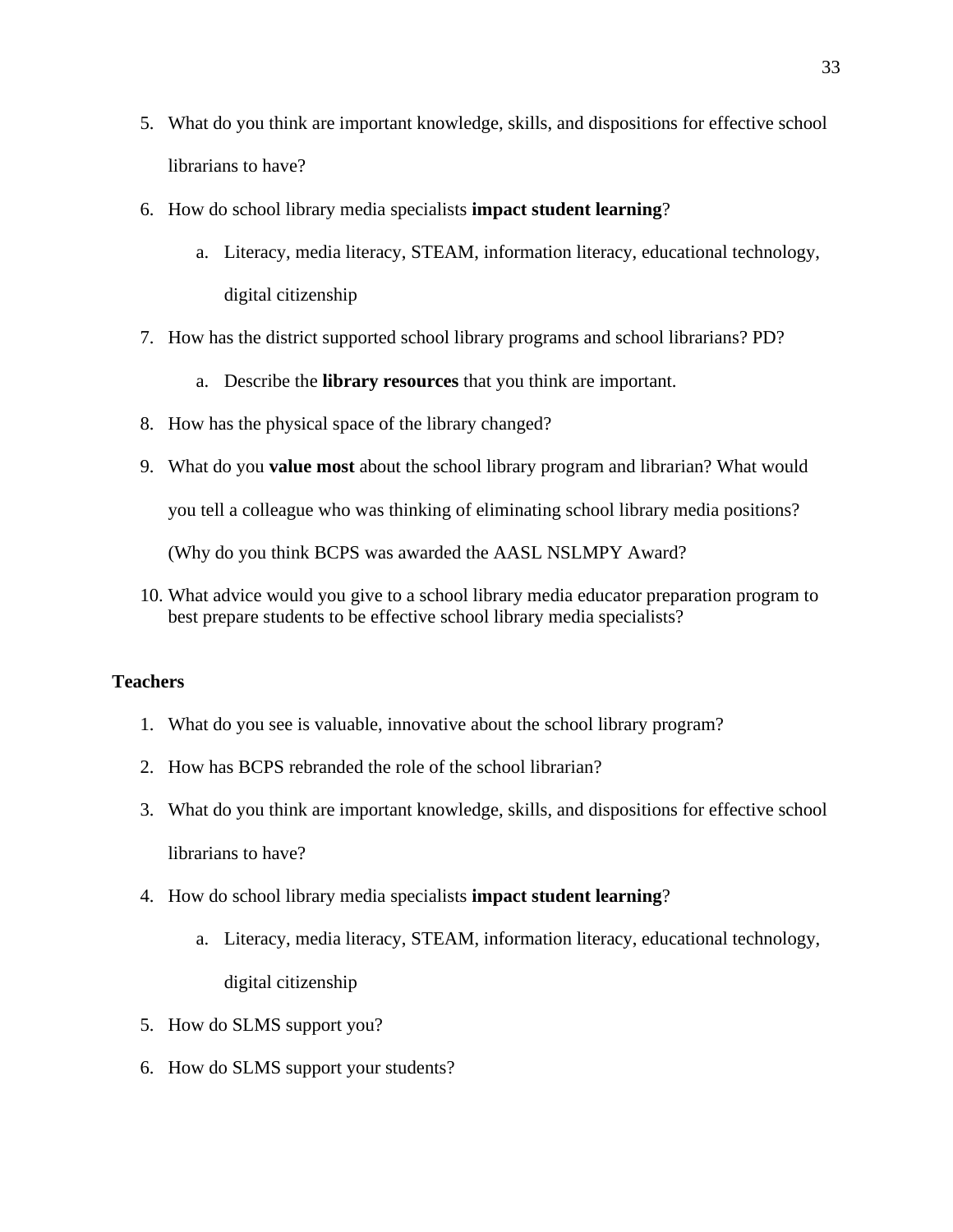- 7. What kinds of collaborative projects have you done with SLMS?
- 8. Do you perceive SLMS as teachers, leaders, instructional partners, information specialists, or program administrators?
- 9. Why do you think BCPS won the AASL School Library of the Year award in 2017?

### **School Librarian Group**

- 1. How has BCPS rebranded the role of the school librarian?
- 2. What do you think are important knowledge, skills, and dispositions for effective school librarians to have?
- 3. Continuous learning It's apparent that you are always learning. What does this look like

for you? How to do stay relevant and experienced with technology tools for teaching?

4. I've read that you are teachers first. What does this mean to you? How is this realized in

your practice?

- a. Creating a learner centered environment
- b. Equitable access to technology
- c. Rethinking use of space, furnishings, and resources,
- d. Input from students and staff
- e. Inquiry learning
- 5. What are the lesson planning resources that to align library instruction with AASL

standards for the  $21<sup>st</sup>$  C learner?

6. **Dispositions** of SLMS at BCPS – how do you motivate SLMS, how about those who

resist?

- a. Willingness to adopt new practices
- b. Re-imagine physical space
- c. Re-define program